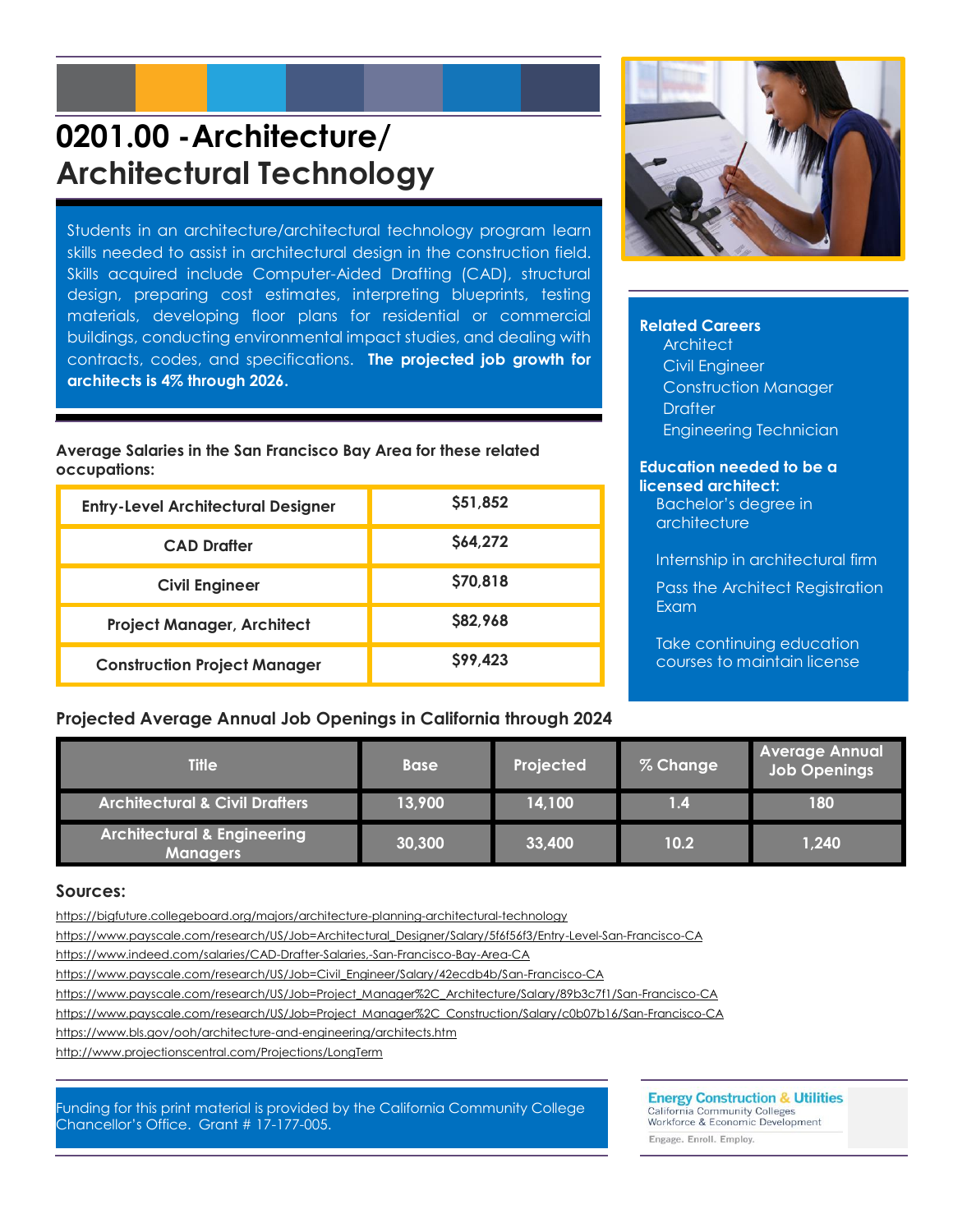# **0934.00 – Electronics & Electric Technology**

Students in an electronics and electric technology program learn theory and application of electric and electronic systems and components and basic skills needed to operate, maintain, install, and repair electrical and electronic equipment. Students gain knowledge about circuits, electro-magnetic fields, energy sources, communication devices, radio and television circuits, computers, and other electric and electronic components and devices. **According to the Bureau of Labor Statistics**, **employment of electricians is projected to grow 9 percent through 2026.**

**Average Salaries in the San Francisco Bay Area for these related occupations:**

| Electronics Technician     | \$51,975 |
|----------------------------|----------|
| Journeyman Electrician     | \$67,434 |
| Electrician                | \$90,490 |
| <b>Electrical Engineer</b> | \$96,023 |

**Projected Average Annual Job Openings in California through 2024**



#### **Related Careers**

Electrical Engineer **Electrician** Electronics Technician Engineering Technician

#### **Education needed to be a licensed electrician:**

High school diploma

Technical Trade school or certificate/degree at community college

4 to 5 years in an apprenticeship program

Pass exam administered by Contractor's State Licensing Board to obtain C-10 Electrical Contractor's License

| <b>Title</b>                                                          | <b>Base</b> | Projected | % Change | <b>Average Annual</b><br><b>Job Openings</b> |
|-----------------------------------------------------------------------|-------------|-----------|----------|----------------------------------------------|
| <b>Electrical &amp; Electronics Engineering</b><br><b>Technicians</b> | 22,900      | 24,400    | 6.6      | 710                                          |
| <b>Electricians</b>                                                   | 58,400      | 77,400    | 32.5     | 2,790                                        |
| <b>Electrical Engineers</b>                                           | 24,300      | 26,800    | 10.3     | 790                                          |

#### **Sources:**

https://bigfuture.collegeboard.org/majors/mechanic-repair-technologies-electronics-maintenance-repair-electronics-technology

<https://www.bls.gov/ooh/construction-and-extraction/electricians.htm>

[https://www.glassdoor.com/Salaries/san-francisco-electronics-technician-salary-SRCH\\_IL.0.13\\_IM759\\_KO14.36.htm](https://www.glassdoor.com/Salaries/san-francisco-electronics-technician-salary-SRCH_IL.0.13_IM759_KO14.36.htm)

https://www1.salary.com/CA/San-Francisco/Telecommunications-Technician-I-Salary.html

[https://www.glassdoor.com/Salaries/san-francisco-journeyman-electrician-salary-SRCH\\_IL.0,13\\_IM759\\_KO14,36.htm](https://www.glassdoor.com/Salaries/san-francisco-journeyman-electrician-salary-SRCH_IL.0,13_IM759_KO14,36.htm)

http://www.projectionscentral.com/Projections/LongTerm

Funding for this print material is provided by the California Community College Chancellor's Office. Grant # 17-177-005.

**Energy Construction & Utilities** California Community Colleges<br>Workforce & Economic Development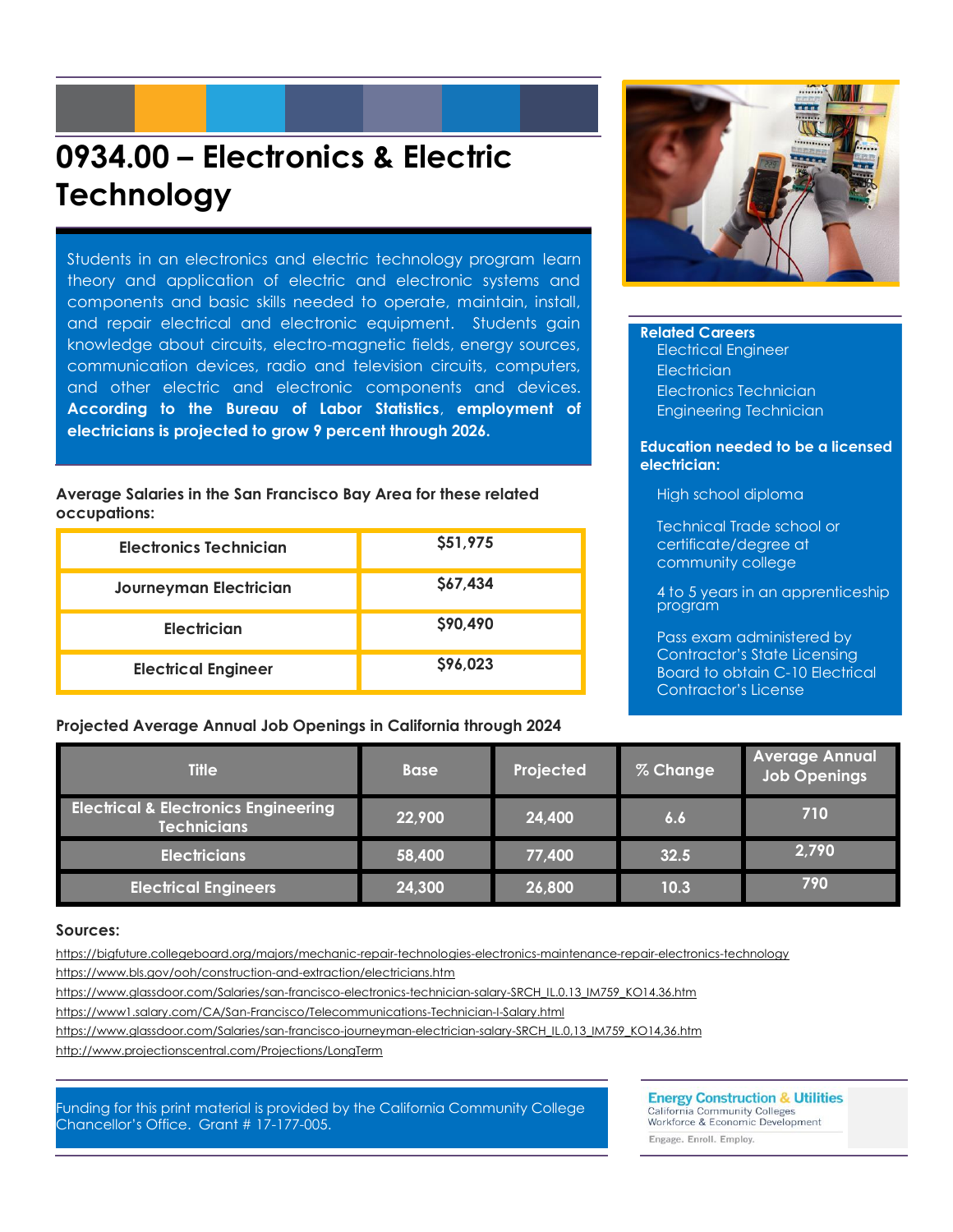## **0934.40 – Electrical Systems and Power Transmission**

Students in an electrical systems and power transmission program apply technical knowledge and skills to install indoor, outdoor, commercial and industrial electrical systems and associated power transmission lines. Includes instruction in electricity, safety procedures, wiring, insulation and grounding, schematic blueprint interpretation, equipment operation and maintenance, and applicable codes and standards. **Job growth for electrical line installers and repairers is projected to growth 8% through 2026 while power plant operators, distributors, and dispatchers show little or no growth through 2026.**

**Average Salaries in the San Francisco Bay Area for these related occupations:**

| Instrument & Control Technician | \$57,165 |
|---------------------------------|----------|
| <b>Power Plant Operator</b>     | \$70,611 |
| <b>Stationary Engineer</b>      | \$86,857 |
| <b>Electrical Lineman</b>       | \$92,454 |

**Projected Average Annual Job Openings in California through 2024**



#### **Related Careers**

Electrical Line Installers Power Plant Operator Power Dispatcher Instrument & Control Technician Stationary Engineer

#### **Education preferred by employers:**

High school diploma

Technical Trade school or certificate/degree at community college

Long-term on the job training

Pass exam administered by Contractor's State Licensing Board to obtain C-10 Electrical Contractor's License

| <b>Title</b>                                                      | <b>Base</b> | Projected | % Change | <b>Average Annual</b><br><b>Job Openings</b> |
|-------------------------------------------------------------------|-------------|-----------|----------|----------------------------------------------|
| <b>Electrical Power-Line Installers &amp;</b><br><b>Repairers</b> | 6,800       | 8,000     | 17.6     | 390                                          |
| <b>Stationary Engineers &amp; Boiler</b><br><b>Operators</b>      | 4,000       | 4,400     | 10.0     | 140                                          |

#### **Sources:**

https://nces.ed.gov/ipeds/cipcode/cipdetail.aspx?y=55&cipid=88605

<https://www.bls.gov/ooh/installation-maintenance-and-repair/line-installers-and-repairers.htm#tab-1>

<https://www1.salary.com/CA/Instrument-Technician-I-salary.html>

https://www1.salary.com/CA/Power-Plant-Operator-I-salary.html

https://www.indeed.com/salaries/Stationary-Engineer-Salaries,-San-Francisco-CA

https://www1.salary.com/CA/San-Francisco/Lineman-salary.html

http://www.projectionscentral.com/Projections/LongTerm

Funding for this print material is provided by the California Community College Chancellor's Office. Grant # 17-177-005.

**Energy Construction & Utilities** 

California Community Colleges<br>Workforce & Economic Development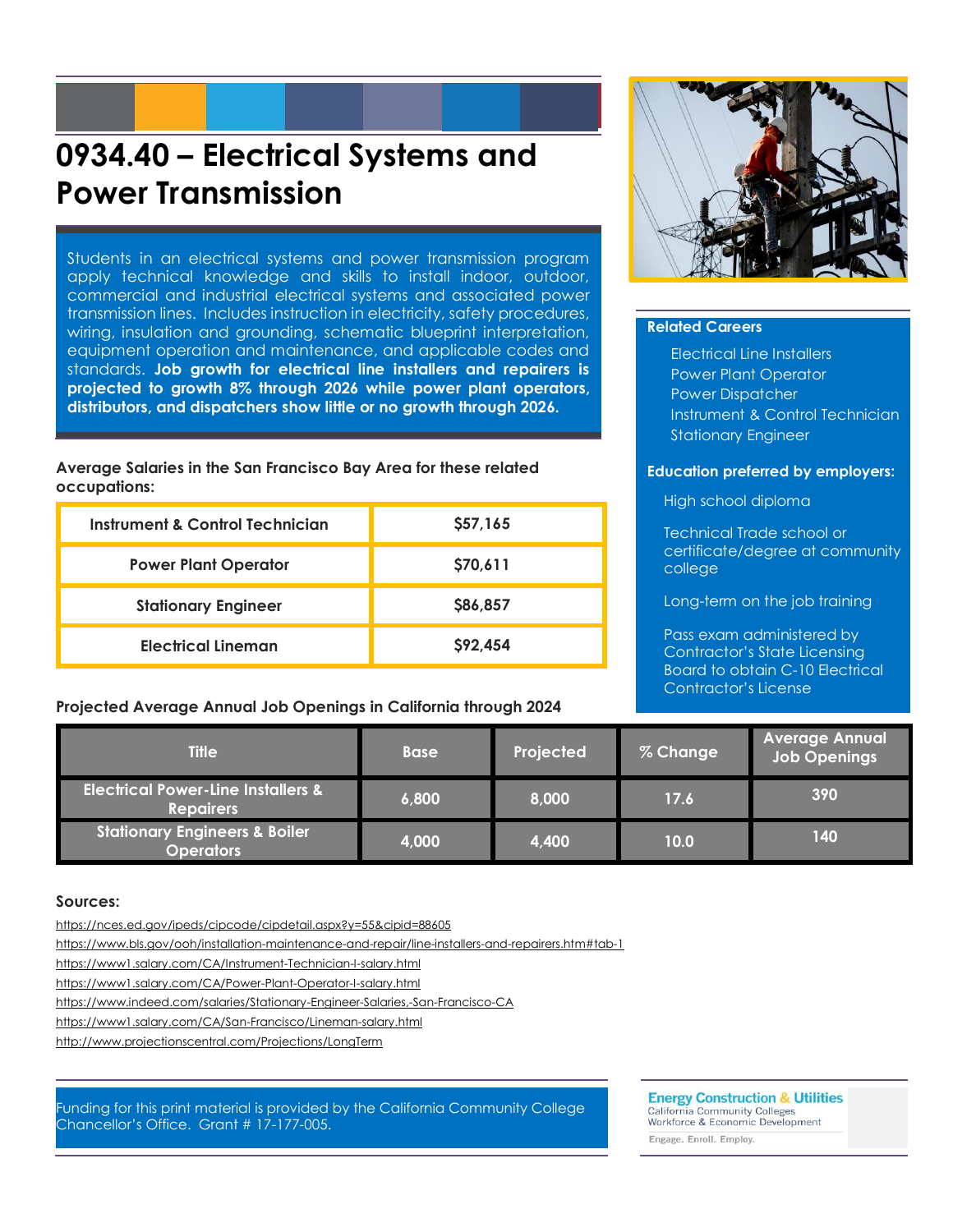# **0935.00 – Electro-Mechanical Technology**

Students in an electro-mechanical technology program learn to install and repair automated equipment, robots, and manufacturing systems. This program prepares students to apply engineering principles and technical skills to projects developing and testing automated, servomechanical, and other electro-mechanical systems. Includes instruction in prototype testing, manufacturing and operational testing, systems analysis, maintenance procedures, and report preparation**. According to the Bureau of Labor Statistics, employment of electromechanical technicians is projected to grow 4 percent through 2026.**

**Average Salaries in the San Francisco Bay Area for these related occupations:**

| Electro-Mechanical Technician | \$46,000  |
|-------------------------------|-----------|
| <b>Mechanical Drafter</b>     | \$54,191  |
| Instrumentation Technician    | \$70,658  |
| <b>Mechanical Engineer</b>    | \$90,581  |
| <b>Automation Engineer</b>    | \$136,343 |

#### **Projected Average Annual Job Openings in California through 2024**



#### **Related Careers**

**Drafter** Robotics Technician Electronics Installer & Repairer Mechanical Engineer

#### **Education preferred by employers:**

Associate's degree in Electro-Mechanical Technology

#### **For advancement:**

Bachelor's degree in Electromechanical Engineering **Technology** 

Master's degree in Engineering Integrated Microsystems

| <b>Title</b>                          | <b>Base</b> | Projected | % Change | <b>Average Annual</b><br><b>Job Openings</b> |
|---------------------------------------|-------------|-----------|----------|----------------------------------------------|
| <b>Electro-Mechanical Technicians</b> | 1,900       | 2,000     | 5.3      | 50                                           |
| <b>Mechanical Engineers</b>           | 24,100      | 27,000    | 12.0     | 1,050                                        |

#### **Sources:**

<https://nces.ed.gov/ipeds/cipcode/cipdetail.aspx?y=55&cip=15.0403>

[https://study.com/electromechanical\\_tech\\_school.html](https://study.com/electromechanical_tech_school.html)

https://www.glassdoor.com/Salaries/electro-mechanical-technician-salary-SRCH\_KO0,29.htm

[https://www.glassdoor.com/Salaries/san-francisco-mechanical-drafter-salary-SRCH\\_IL.0,13\\_IM759\\_KO14,32.htm](https://www.glassdoor.com/Salaries/san-francisco-mechanical-drafter-salary-SRCH_IL.0,13_IM759_KO14,32.htm)

https://www.glassdoor.com/Salaries/san-francisco-instrumentation-technician-salary-SRCH\_IL.0,13\_IM759\_KO14,40.htm

[https://www.glassdoor.com/Salaries/san-francisco-mechanical-engineer-salary-SRCH\\_IL.0,13\\_IM759\\_KO14,33.htm](https://www.glassdoor.com/Salaries/san-francisco-mechanical-engineer-salary-SRCH_IL.0,13_IM759_KO14,33.htm)

https://www.indeed.com/salaries/Automation-Engineer-Salaries,-San-Francisco-Bay-Area-CA

<http://www.projectionscentral.com/Projections/LongTerm>

Funding for this print material is provided by the California Community College Chancellor's Office. Grant # 17-177-005.

#### **Energy Construction & Utilities**

California Community Colleges<br>Workforce & Economic Development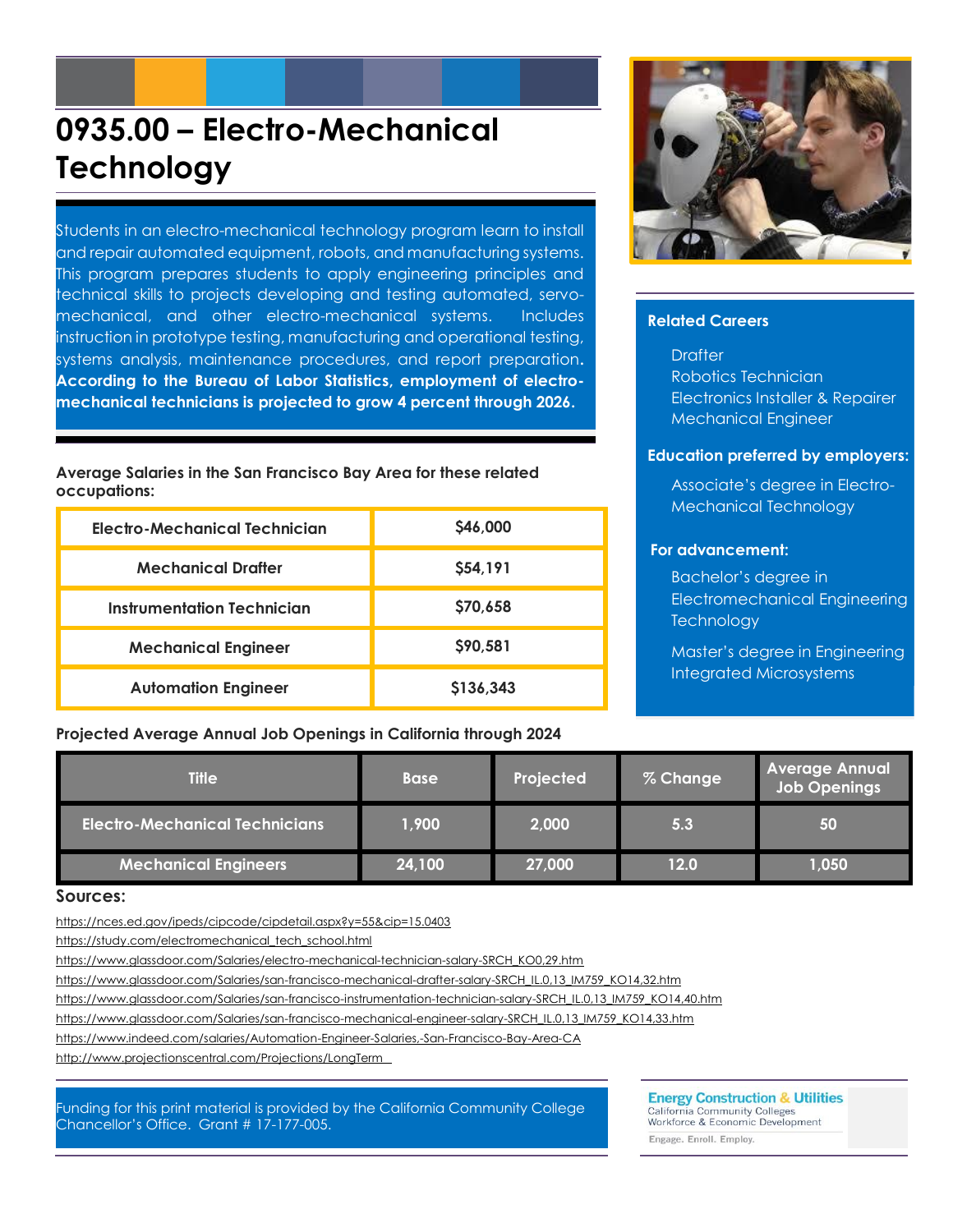## **0945.00 – Industrial Systems Technology and Maintenance**

Students in an industrial systems technology and maintenance program learn safety, design, construction, maintenance, and operation of mechanical, hydraulic, pneumatic, and electrical equipment and related systems, such as production machinery. This field of study also includes building and plant maintenance. **According to the Bureau of Labor Statistics**, **employment for industrial machinery mechanics and machinery maintenance workers is projected to grow 7 percent through 2026.**

**Average Salaries in the San Francisco Bay Area for these related occupations:**

| <b>Industrial Maintenance Technician</b> | \$50,664 |
|------------------------------------------|----------|
| Industrial Maintenance Mechanic          | \$54,776 |
| <b>Industrial Designer</b>               | \$74,898 |
| <b>Industrial Production Manager</b>     | \$98,232 |
| <b>Industrial Systems Engineer</b>       | \$98,875 |

**Projected Average Annual Job Openings in California through 2024**



#### **Related Careers**

Avionics Technician Industrial Designer Quality Assurance Technician Industrial Production Manager

#### **Education preferred by employers:**

Associate's degree in Industrial Systems Technology & **Maintenance** 

Journeyman-Level Certified Electronics Technician Credential from International Society of Certified Electronic Technicians

#### **For advancement:**

Bachelor's degree in Mechatronics or Engineering

| <b>Title</b>                          | <b>Base</b> | Projected | % Change | <b>Average Annual</b><br><b>Job Openings</b> |
|---------------------------------------|-------------|-----------|----------|----------------------------------------------|
| <b>Industrial Machinery Mechanics</b> | 24,400      | 30,600    | 25.4     | 1,250                                        |
| <b>Industrial Engineer</b>            | 24,700      | 27,200    | 10.1     | 980                                          |

#### **Sources**

<https://nces.ed.gov/ipeds/cipcode/cipdetail.aspx?y=55&cip=15.0403>

https://www.bls.gov/ooh/installation-maintenance-and-repair/industrial-machinery-mechanics-and-maintenance-workers-and-millwrights.htm

https://study.com/articles/Industrial Electronics Maintenance Technician Job Information and Requirements for a Career in Industrial Electron [ic\\_Maintenance.html](https://study.com/articles/Industrial_Electronics_Maintenance_Technician_Job_Information_and_Requirements_for_a_Career_in_Industrial_Electronic_Maintenance.html)

https://www.glassdoor.com/Salaries/san-francisco-industrial-maintenance-technician-salary-SRCH\_IL.0,13\_IM759\_KO14,47.htm

[https://www.glassdoor.com/Salaries/san-francisco-maintenance-mechanic-salary-SRCH\\_IL.0,13\\_IM759\\_KO14,34.htm](https://www.glassdoor.com/Salaries/san-francisco-maintenance-mechanic-salary-SRCH_IL.0,13_IM759_KO14,34.htm)

https://www.glassdoor.com/Salaries/san-francisco-industrial-designer-salary-SRCH\_IL.0,13\_IM759\_KO14,33.htm

[https://www.glassdoor.com/Salaries/san-francisco-industrial-production-manager-salary-SRCH\\_IL.0,13\\_IM759\\_KO14,43.htm](https://www.glassdoor.com/Salaries/san-francisco-industrial-production-manager-salary-SRCH_IL.0,13_IM759_KO14,43.htm)

https://www.glassdoor.com/Salaries/san-francisco-industrial-systems-engineer-salary-SRCH\_IL.0,13\_IM759\_KO14,41.htm

<http://www.projectionscentral.com/Projections/LongTerm>

Funding for this print material is provided by the California Community College Chancellor's Office. Grant # 17-177-005.

**Energy Construction & Utilities** California Community Colleges<br>Workforce & Economic Development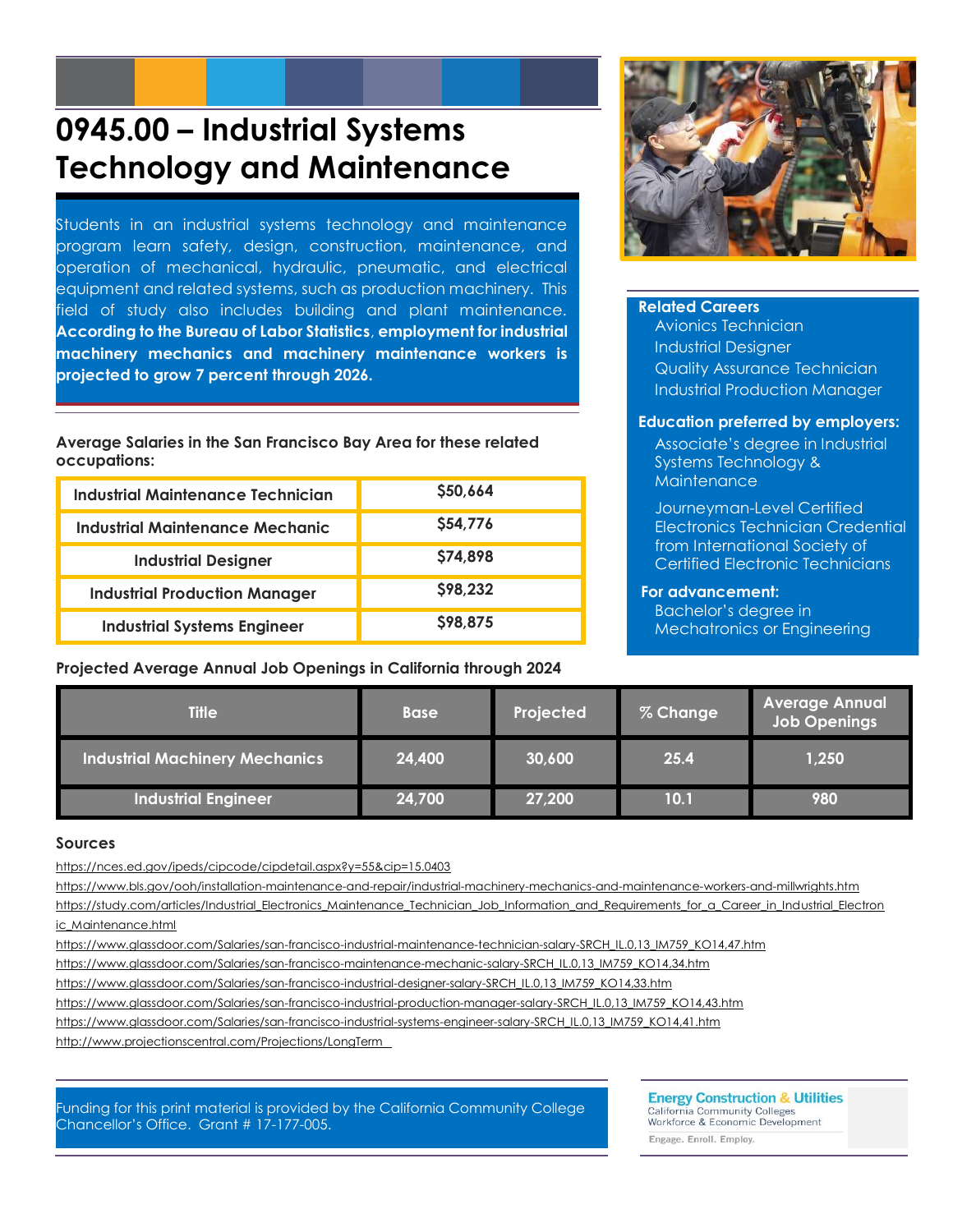# **0946.00 – Environmental Control Technology (HVACR)**

Students in an environmental control technology program learn assembly, installation, operation, maintenance, and repair of air conditioning, heating, and refrigeration systems. This program prepares students to apply basic engineering principles and technical skills in support of engineers engaged in developing and using air conditioning, refrigeration, ventilation, and heating systems. **According to the Bureau of Labor Statistics, employment of heating, air conditioning, and refrigeration mechanics and installers is projected to grow 15 percent through 2026.**

**Average Salaries in the San Francisco Bay Area for these related occupations:**

| <b>HVAC Mechanic</b>        | \$54,488 |
|-----------------------------|----------|
| <b>Sheet Metal Worker</b>   | \$69,148 |
| <b>Energy Analyst</b>       | \$76,074 |
| <b>Project Engineer</b>     | \$85,085 |
| <b>HVAC Project Manager</b> | \$96,041 |

**Projected Average Annual Job Openings in California through 2024**



#### **Related Careers**

Energy Analyst **Electrician** Sheet Metal Worker Solar Photovoltaic Installer Environmental Engineer

#### **Education preferred by employers:**

Associate's degree Environmental Control **Technology** 

North American Technician Excellence (NATE) certification for HVAC and refrigeration technicians

Pass exam administered by Contractor's State Licensing Board to be C-20 HVAC **Contractor** 

| <b>Title</b>                                                                      | <b>Base</b> | Projected | % Change | Average Annual<br><b>Job Openings</b> |
|-----------------------------------------------------------------------------------|-------------|-----------|----------|---------------------------------------|
| Heating, Air Conditioning, and<br><b>Refrigeration Mechanics &amp; Installers</b> | 22,300      | 29,400    | 31.8     | 1,050                                 |
| Sheet Metal Workers                                                               | 13,000      | 16,000    | 23.1     | 590                                   |

#### **Sources**

https://nces.ed.gov/ipeds/cipcode/cipdetail.aspx?y=55&cipid=88261

<https://nces.ed.gov/ipeds/cipcode/cipdetail.aspx?y=55&cip=15.0403>

<https://www1.salary.com/CA/HVAC-Mechanic-I-Salary.html>

http://www.labormarketinfo.edd.ca.gov/OccGuides/Detail.aspx?Soccode=472211&geography=0604000081

[https://www.glassdoor.com/Salaries/san-francisco-energy-analyst-salary-SRCH\\_IL.0,13\\_IM759\\_KO14,28.htm](https://www.glassdoor.com/Salaries/san-francisco-energy-analyst-salary-SRCH_IL.0,13_IM759_KO14,28.htm)

https://www.glassdoor.com/Salaries/san-francisco-project-engineer-salary-SRCH\_IL.0,13\_IM759\_KO14,30.htm

https://www.glassdoor.com/Salaries/san-francisco-hvac-project-manager-salary-SRCH\_IL.0,13\_IM759\_KO14,34.htm

<http://www.projectionscentral.com/Projections/LongTerm>

Funding for this print material is provided by the California Community College Chancellor's Office. Grant # 17-177-005.

**Energy Construction & Utilities** 

California Community Colleges<br>Workforce & Economic Development Engage. Enroll. Employ.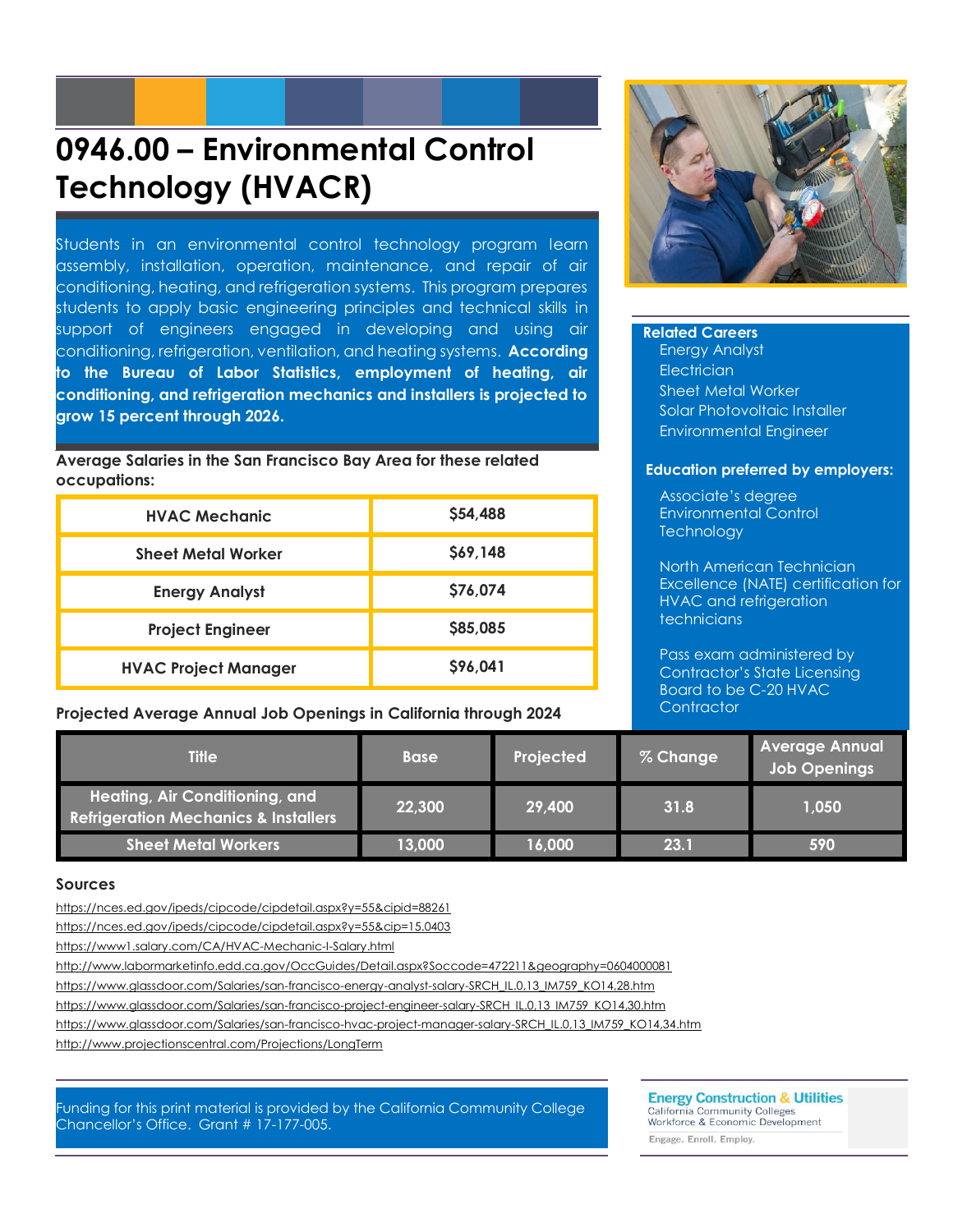# **0946.10 – Energy Systems Technology Management**

Students in an energy systems technology management program apply basic engineering principles and technical skills in support of engineers and other professionals engaged in developing energy-efficient systems or monitoring energy use. Includes instruction in principles of energy conservation, instrumentation calibration, monitoring systems and test procedures, energy loss inspection procedures, energy conservation techniques, and report preparation. **According to the Bureau of Labor Statistics**, **employment of solar PV installers is projected to grow 105 percent through 2026 and demand for energy auditors and consultants will continue to grow.**

**Average Salaries in the San Francisco Bay Area for these related occupations:**

| Solar Photovoltaic Installer           | <b>S48,700</b> |
|----------------------------------------|----------------|
| <b>Residential Energy Consultant</b>   | \$53,006       |
| <b>Solar Sales Consultant</b>          | \$59,444       |
| <b>Energy Engineering Technologist</b> | \$79,731       |
| <b>Energy Systems Engineer</b>         | \$98,875       |

#### **Projected Average Annual Job Openings in California through 2024**



#### **Related Careers Electrician** Environmental Engineering

**Technician** Construction & Building Inspector Environmental Engineer

#### **Education preferred by employers:**

Associate's degree Energy Systems Management Technology

1-2 years of on-the-job training

Certifications administered by Building Performance Institute and North American Board of Certified Energy Practitioners

#### **For advancement:**

Bachelor's in Environmental or Energy Engineering

| <b>Title</b>                                           | <b>Base</b> | Projected | % Change | <b>Average Annual</b><br><b>Job Openings</b> |
|--------------------------------------------------------|-------------|-----------|----------|----------------------------------------------|
| <b>Solar Photovoltaic Installers</b>                   | 2,900       | 4,200     | 44.8     | 180                                          |
| <b>Environmental Engineering</b><br><b>Technicians</b> | 2,000       | 2,400     | 20.0     | 90                                           |

#### **Sources**

<https://nces.ed.gov/ipeds/cipcode/cipdetail.aspx?y=55&cipid=88262>

https://www.bls.gov/ooh/construction-and-extraction/solar-photovoltaic-installers.htm

https://www.recruiter.com/salaries/solar-photovoltaic-installers-salary/

[https://www.glassdoor.com/Salaries/san-francisco-residential-energy-consultant-salary-SRCH\\_IL.0,13\\_IM759\\_KO14,43.htm](https://www.glassdoor.com/Salaries/san-francisco-residential-energy-consultant-salary-SRCH_IL.0,13_IM759_KO14,43.htm)

https://www.glassdoor.com/Salaries/san-francisco-solar-sales-consultant-salary-SRCH\_IL.0,13\_IM759\_KO14,36.htm

[https://www.glassdoor.com/Salaries/san-francisco-energy-technologist-salary-SRCH\\_IL.0,13\\_IM759\\_KO14,33.htm](https://www.glassdoor.com/Salaries/san-francisco-energy-technologist-salary-SRCH_IL.0,13_IM759_KO14,33.htm)

https://www.glassdoor.com/Salaries/san-francisco-energy-systems-engineer-salary-SRCH\_IL.0,13\_IM759\_KO14,37.htm

<http://www.projectionscentral.com/Projections/LongTerm>

Funding for this print material is provided by the California Community College Chancellor's Office. Grant # 17-177-005.

**Energy Construction & Utilities** 

California Community Colleges<br>Workforce & Economic Development Engage. Enroll. Employ.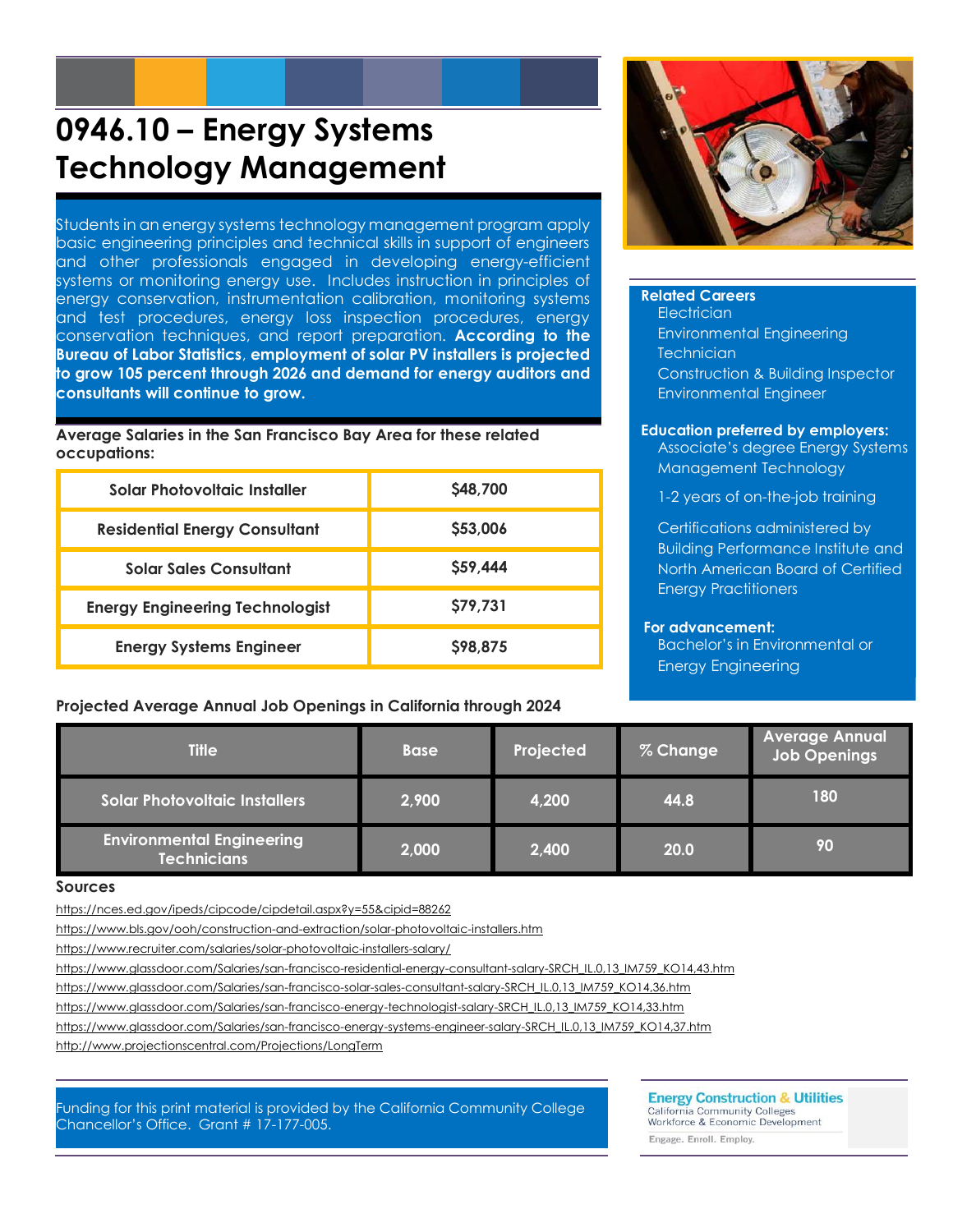# **0952.00 – Construction Crafts Technology**

Students in a construction crafts technology program learn lay out, fabrication, erection, and installation of structures using common systems of framing, construction materials, estimating, and blueprint reading. Students learn and apply basic engineering principles and technical skills necessary to help engineers and other professionals supervise the construction of buildings and other structures**. According to the Bureau of Labor Statistics, projected job growth for all construction laborers is 13 percent through 2024.**

**Average Salaries in the San Francisco Bay Area for these related occupations:**

| <b>CAD Drafter</b>                         | \$64,272  |
|--------------------------------------------|-----------|
| <b>Construction Estimator</b>              | \$64,831  |
| <b>Construction Inspector</b>              | \$67,760  |
| <b>Construction Engineering Technician</b> | \$79,592  |
| <b>Construction Project Manager</b>        | \$117,381 |

**Projected Average Annual Job Openings in California through 2024**



### **Related Careers**

**Architect** Civil Engineer Construction Manager Construction & Building **Inspector** Environmental Engineer

#### **Education preferred by employers:**

Associate's degree in Construction Technology

1-2 years of on-the-job training at a construction site

Bachelor's degree in Construction Management, Construction Technology, Architecture, or Civil Engineering

| <b>Title</b>                                           | <b>Base</b> | Projected | % Change | <b>Average Annual</b><br><b>Job Openings</b> |
|--------------------------------------------------------|-------------|-----------|----------|----------------------------------------------|
| <b>Solar Photovoltaic Installers</b>                   | 2,900       | 4,200     | 44.8     | 180                                          |
| <b>Environmental Engineering</b><br><b>Technicians</b> | 2,000       | 2,400     | 20.0     | 90                                           |
| <b>Construction Laborers</b>                           | 1,159,100   | 1,306,500 | 12.7     | 37,860                                       |

#### **Sources**

https://bigfuture.collegeboard.org/majors/engineering-technologies-construction-technology

[https://study.com/articles/Construction\\_Technician\\_Job\\_Description\\_Duties\\_and\\_Requirements.html](https://study.com/articles/Construction_Technician_Job_Description_Duties_and_Requirements.html)

<https://www.indeed.com/salaries/CAD-Drafter-Salaries,-San-Francisco-Bay-Area-CA>

https://www.glassdoor.com/Salaries/san-francisco-construction-engineering-technician-salary-SRCH\_IL.0,13\_IM759\_KO14,49.htm

[https://www.glassdoor.com/Salaries/san-francisco-construction-estimator-salary-SRCH\\_IL.0,13\\_IM759\\_KO14,36.htm](https://www.glassdoor.com/Salaries/san-francisco-construction-estimator-salary-SRCH_IL.0,13_IM759_KO14,36.htm)

https://www.recruiter.com/salaries/construction-and-building-inspectors-salary/?id=construction-and-building-inspectors&statewages=California

https://www.glassdoor.com/Salaries/san-francisco-construction-project-manager-salary-SRCH\_IL.0,13\_IM759\_KO14,42.htm

<http://www.projectionscentral.com/Projections/LongTerm>

Funding for this print material is provided by the California Community College Chancellor's Office. Grant # 17-177-005.

**Energy Construction & Utilities** California Community Colleges<br>Workforce & Economic Development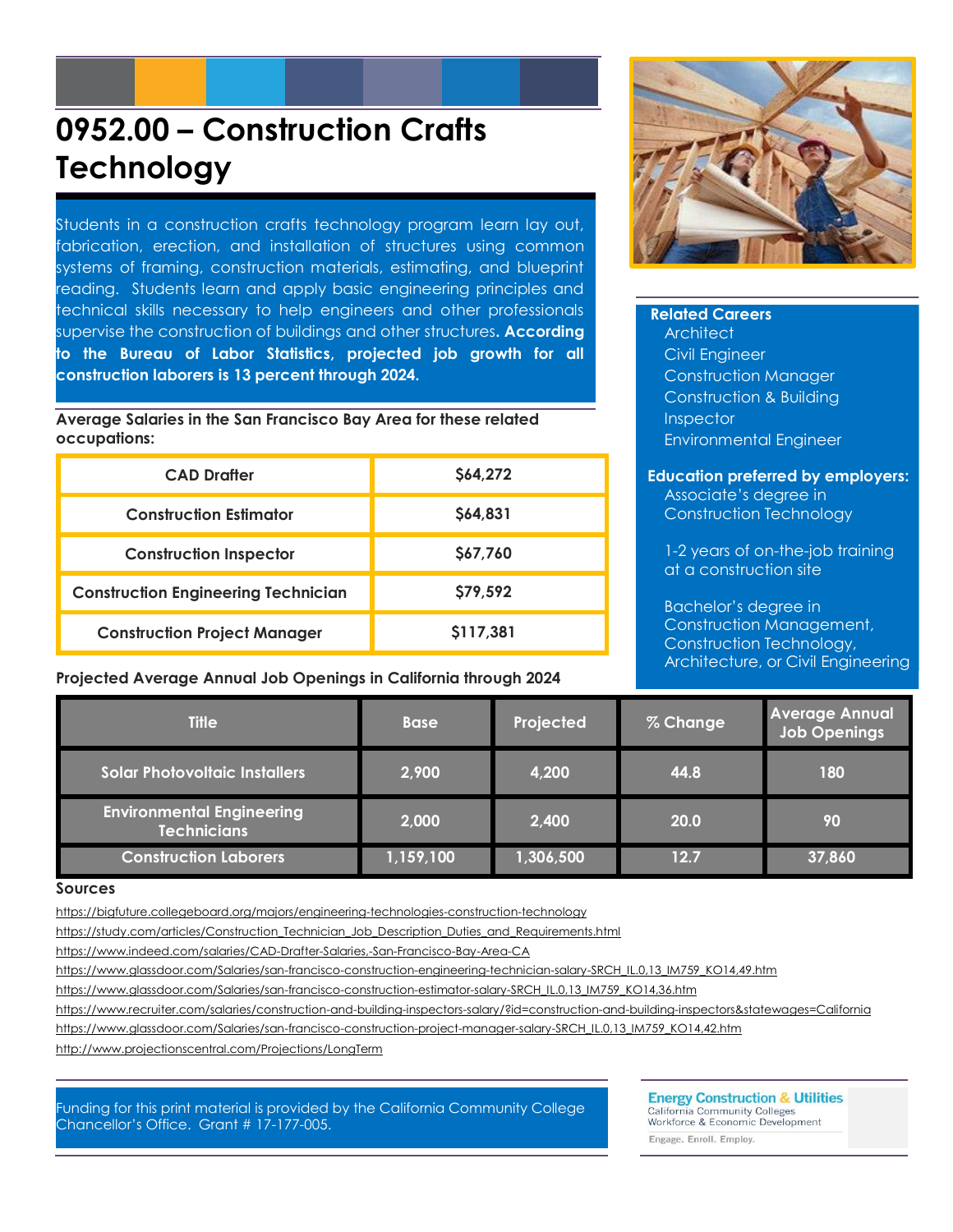## **0952.10 – Carpentry**

Students in a carpentry program learn layout, fabrication, erection, and installation of structures using common systems of framing, construction materials, estimating, and blueprint reading. Students learn to use different hand and power tools to cut and shape wood, plastic, fiberglass, or drywall. **According to the Bureau of Labor Statistics, projected job growth for carpenters is 8 percent through 2024.**

**Average Salaries in the San Francisco Bay Area for these related occupations:**

| <b>Cabinet Maker/Bench Carpenter</b>    | \$41,022 |
|-----------------------------------------|----------|
| <b>Construction Framer</b>              | \$59,185 |
| Carpenter                               | \$66,235 |
| <b>CAD Designer</b>                     | \$70,775 |
| <b>First-Line Manager, Construction</b> | S94.657  |

**Projected Average Annual Job Openings in California through 2024**



#### **Related Careers**

Construction Laborers & Helpers CAD Drafters Roofers Solar Photovoltaic Installers Drywall & Ceiling Tile Installers

#### **Education preferred by employers:** High school diploma or equivalent

3-4 year apprenticeship

Two-year technical school or Associate's degree in Carpentry at community college

| <b>Title</b>                                                   | <b>Base</b> | Projected | % Change | <b>Average Annual</b><br>Job Openings |
|----------------------------------------------------------------|-------------|-----------|----------|---------------------------------------|
| <b>Carpenters</b>                                              | 119,900     | 153,100   | 27.7     | 4,700                                 |
| Dry Wall and Ceiling Tile Installers                           | 24,900      | 33,100    | 32.9     | 980                                   |
| <b>First-Line Supervisors of Construction</b><br><b>Trades</b> | 49,700      | 61,700    | 24.1     | 1,590                                 |

#### **Sources**

<https://www.bls.gov/ooh/construction-and-extraction/carpenters.htm>

https://www.truity.com/career-profile/carpenter

<https://www.comparably.com/salaries/salaries-for-cabinetmaker-bench-carpenter-in-san-francisco-ca>

https://www.comparably.com/salaries/salaries-for-construction-framer-in-san-francisco-ca

https://www1.salary.com/CA/San%20Francisco/Carpenter-II-Salary.html

https://www.indeed.com/q-CAD-Designer-l-San-Francisco-County,-CA-jobs.html

https://www.glassdoor.com/Salaries/san-francisco-first-line-manager-construction-salary-SRCH\_IL.0,13\_IM759\_KO14,45.htm

<http://www.projectionscentral.com/Projections/LongTerm>

#### Funding for this print material is provided by the California Community College Chancellor's Office. Grant # 17-177-005.

**Energy Construction & Utilities** 

California Community Colleges<br>Workforce & Economic Development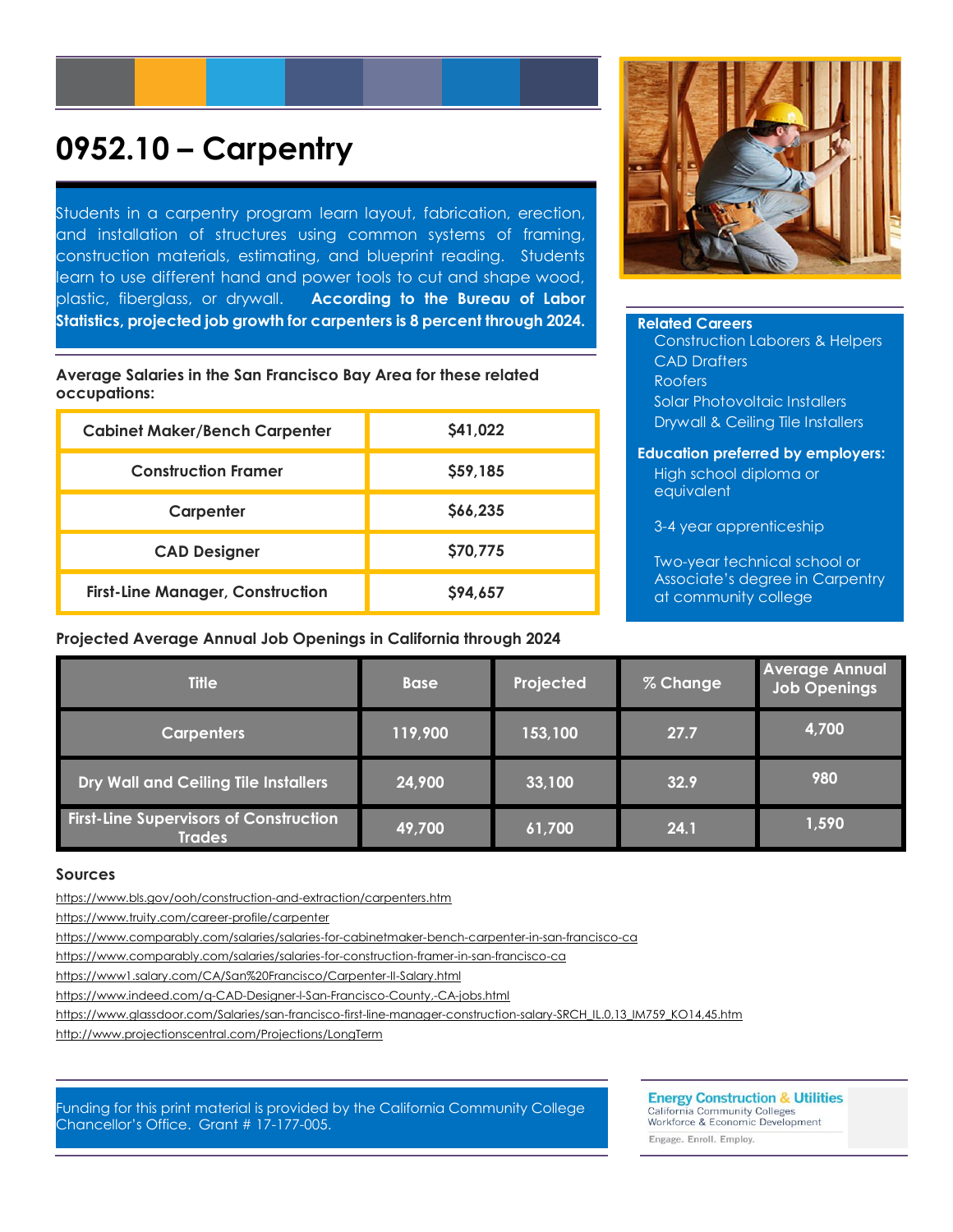# **0952.20 – Electrical**

Students in an electrical program learn installation, operation, maintenance, and repair of electrical systems in buildings, including residential, commercial, and industrial electric power wiring and motors, controls, and electrical distribution panels. **According to the Bureau of Labor Statistics, projected job growth for electricians is 9 percent through 2026.**

**Average Salaries in the San Francisco Bay Area for these related occupations:**

| <b>Entry-Level Electrical Estimator</b> | \$65,144 |
|-----------------------------------------|----------|
| Journeyman Electrician                  | \$67,434 |
| Inside Wiremen                          | \$77,222 |
| Electrician                             | \$90,490 |
| <b>Electrical Engineer</b>              | \$96,023 |

#### **Projected Average Annual Job Openings in California through 2024**



#### **Related Careers**

Renewable Energy Technician Avionics Technician Solar Photovoltaic Installer Maintenance Technician

**Education preferred by employers:** High school diploma

Technical Trade school or certificate/degree at community college

3-4 year apprenticeship

Pass exam administered by the Contractor's State Licensing Board to obtain C-10 Electrical Contractor's License

| <b>Title</b>                                                                      | <b>Base</b> | Projected | % Change | <b>Average Annual</b><br><b>Job Openings</b> |
|-----------------------------------------------------------------------------------|-------------|-----------|----------|----------------------------------------------|
| <b>Electricians</b>                                                               | 58,400      | 77,400    | 32.5     | 2,790                                        |
| <b>Maintenance &amp; Repair Workers</b>                                           | 120,500     | 135,500   | 12.4     | 4,660                                        |
| Heating, Air Conditioning, and<br><b>Refrigeration Mechanics &amp; Installers</b> | 22,300      | 29,400    | 31.8     | 1,050                                        |

#### **Sources**

https://www.bls.gov/ooh/construction-and-extraction/electricians.htm

https://careertrend.com/info-8050972-jobs-related-electrical.html

[https://www.payscale.com/research/US/Job=Electrical\\_Estimator/Salary/fba121d9/Entry-Level-San-Francisco-CA](https://www.payscale.com/research/US/Job=Electrical_Estimator/Salary/fba121d9/Entry-Level-San-Francisco-CA)

<https://www.paysa.com/salaries/inside-wireman--san-francisco,-ca--tl>

https://www.glassdoor.com/Salaries/san-francisco-journeyman-electrician-salary-SRCH\_IL.0,13\_IM759\_KO14,36.htm

https://www.payscale.com/research/US/Job=Electrician/Hourly\_Rate/ef7d6f94/San-Francisco-CA

[https://www.glassdoor.com/Salaries/san-francisco-electrical-engineer-salary-SRCH\\_IL.0,13\\_IM759\\_KO14,33.htm](https://www.glassdoor.com/Salaries/san-francisco-electrical-engineer-salary-SRCH_IL.0,13_IM759_KO14,33.htm)

<http://www.projectionscentral.com/Projections/LongTerm>

Funding for this print material is provided by the California Community College Chancellor's Office. Grant # 17-177-005.

**Energy Construction & Utilities** California Community Colleges<br>Workforce & Economic Development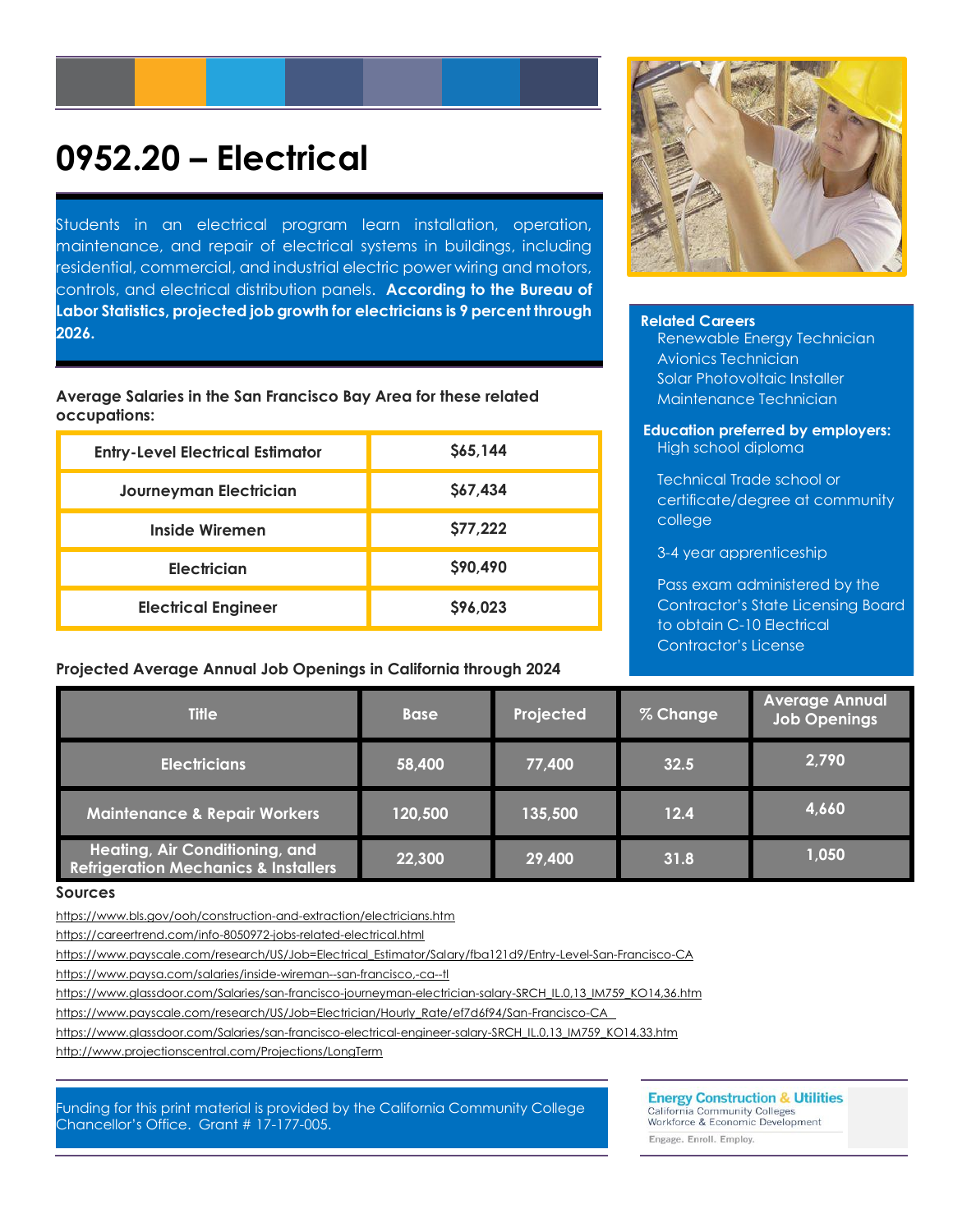## **0952.30 – Plumbing, Pipefitting, and Steamfitting**

Students in a plumbing, pipefitting, and steamfitting program learn theories, principles, methods, technical skills, and use of equipment in plumbing, pipefitting, and steamfitting. **According to the Bureau of Labor Statistics, projected job growth for plumbers, pipefitters, and steamfitters is 16 percent through 2026.**

**Average Salaries in the San Francisco Bay Area for these related occupations:**

| <b>Pipe Layer</b>            | \$55,500 |
|------------------------------|----------|
| <b>Fire Sprinkler Fitter</b> | \$58,000 |
| Plumber                      | \$63,000 |
| <b>Boilermaker</b>           | \$75,500 |
| <b>Construction Manager</b>  | \$94,657 |

**Projected Average Annual Job Openings in California through 2024**



**Related Careers** Welder Construction and Building Inspector Boilermaker

#### **Education preferred by employers:**

High school diploma or equivalent

Technical Trade school or certificate/degree at community college

4-5 year apprenticeship

Pass exam administered by the Contractor's State Licensing Board to obtain C-36 Plumbing Contractor's License

Pass exam administered by the Contractor's State Licensing Board to obtain C-4 Boiler, Hot Water Heating and Steam Fitting Contractor's License

| <b>Title</b>                                   | <b>Base</b> | Projected | % Change | <b>Average Annual</b><br>Job Openings |
|------------------------------------------------|-------------|-----------|----------|---------------------------------------|
| <b>Plumbers, Pipefitters, and Steamfitters</b> | 40,300      | 51,900    | 28.8     | 1,690                                 |
| <b>Construction Managers</b>                   | 46,900      | 55,900    | 19.2     | 1,550                                 |

#### **Sources**

https://bigfuture.collegeboard.org/careers/construction-plumbers

<https://www.careerbuilder.com/salary-fire-sprinkler-fitter-in-san-francisco,ca?education=high-school>

<https://www.careerbuilder.com/salary-pipe-layer-in-san-francisco,ca>

<https://www.careerbuilder.com/salary-plumber-in-san-francisco,ca>

<https://www.careerbuilder.com/salary-boilermaker-in-san-francisco,ca>

https://www.glassdoor.com/Salaries/san-francisco-construction-manager-salary-SRCH\_IL.0,13\_IM759\_KO14,34.htm

<http://www.projectionscentral.com/Projections/LongTerm>

Funding for this print material is provided by the California Community College Chancellor's Office. Grant # 17-177-005.

**Energy Construction & Utilities California Community Colleges** 

Workforce & Economic Development Engage. Enroll. Employ.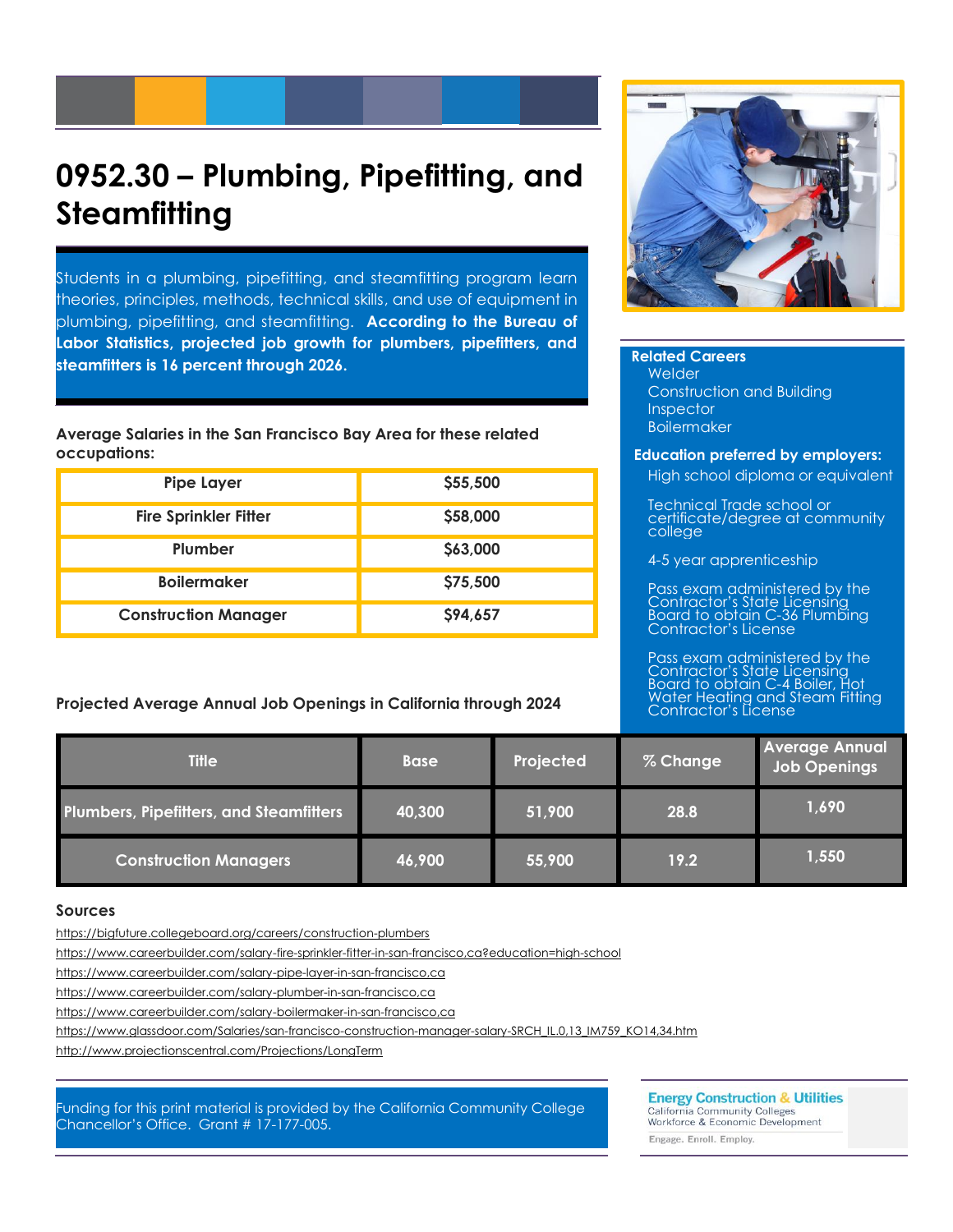# **0953.30 – Electrical, Electronic, and Electro-Mechanical Drafting**

Students in an electrical, electronic, and electro-mechanical drafting program learn to develop working schematics and representations in support of electrical/electronic engineers, computer engineers, electromechanical engineers, and related professionals. **According to the Bureau of Labor Statistics, projected job growth for drafters is 7 percent through 2026 and employment of electro-mechanical technicians is projected to grow 4 percent through 2026.**

**Average Salaries in the San Francisco Bay Area for these related occupations:**

| Electro-Mechanical Technician     | \$60,260 |
|-----------------------------------|----------|
| <b>Industrial Designer</b>        | \$74,898 |
| <b>Mechanical Design Engineer</b> | \$90,581 |
| <b>Electromechanical Engineer</b> | \$94,721 |

#### **Projected Average Annual Job Openings in California through 2024**



#### **Related Careers**

Architectural Drafter Mechanical Engineering **Technician** Electronics Engineering Technician Industrial Designer

#### **Education preferred by employers:**

Associate's degree in Electronic or Mechanical Technology

#### **For advancement:**

Bachelor's degree in either Electrical Engineering, Mechanical Engineering, and Electromechanical Engineering

| <b>Title</b>                                                        | <b>Base</b> | Projected | % Change | <b>Average Annual</b><br><b>Job Openings</b> |
|---------------------------------------------------------------------|-------------|-----------|----------|----------------------------------------------|
| <b>Electrical and Electronic Drafters</b>                           | 5,900       | 6,600     | 11.9     | 150                                          |
| <b>Electrical and Electronics Engineering</b><br><b>Technicians</b> | 22,900      | 24,400    | 6.6      | 710                                          |
| <b>Electro-Mechanical Technicians</b>                               | 1,900       | 2,000     | 5.3      | 50                                           |

#### **Sources**

https://www.bls.gov/ooh/architecture-and-engineering/electro-mechanical-technicians.htm#tab-7

https://www.bls.gov/ooh/architecture-and-engineering/drafters.htm#tab-8

<https://www.onetonline.org/link/details/17-3012.02>

https://www.alassdoor.com/Salaries/san-francisco-industrial-designer-salary-SRCH\_IL.0,13\_IM759\_KO14,33.htm

[https://www.glassdoor.com/Salaries/san-francisco-mechanical-engineering-design-drafter-salary-SRCH\\_IL.0,13\\_IM759\\_KO14,51.htm](https://www.glassdoor.com/Salaries/san-francisco-mechanical-engineering-design-drafter-salary-SRCH_IL.0,13_IM759_KO14,51.htm)

https://www.ziprecruiter.com/s/electromechanical-engineer-salary

<http://www.projectionscentral.com/Projections/LongTerm>

#### Funding for this print material is provided by the California Community College Chancellor's Office. Grant # 17-177-005.

**Energy Construction & Utilities** California Community Colleges<br>Workforce & Economic Development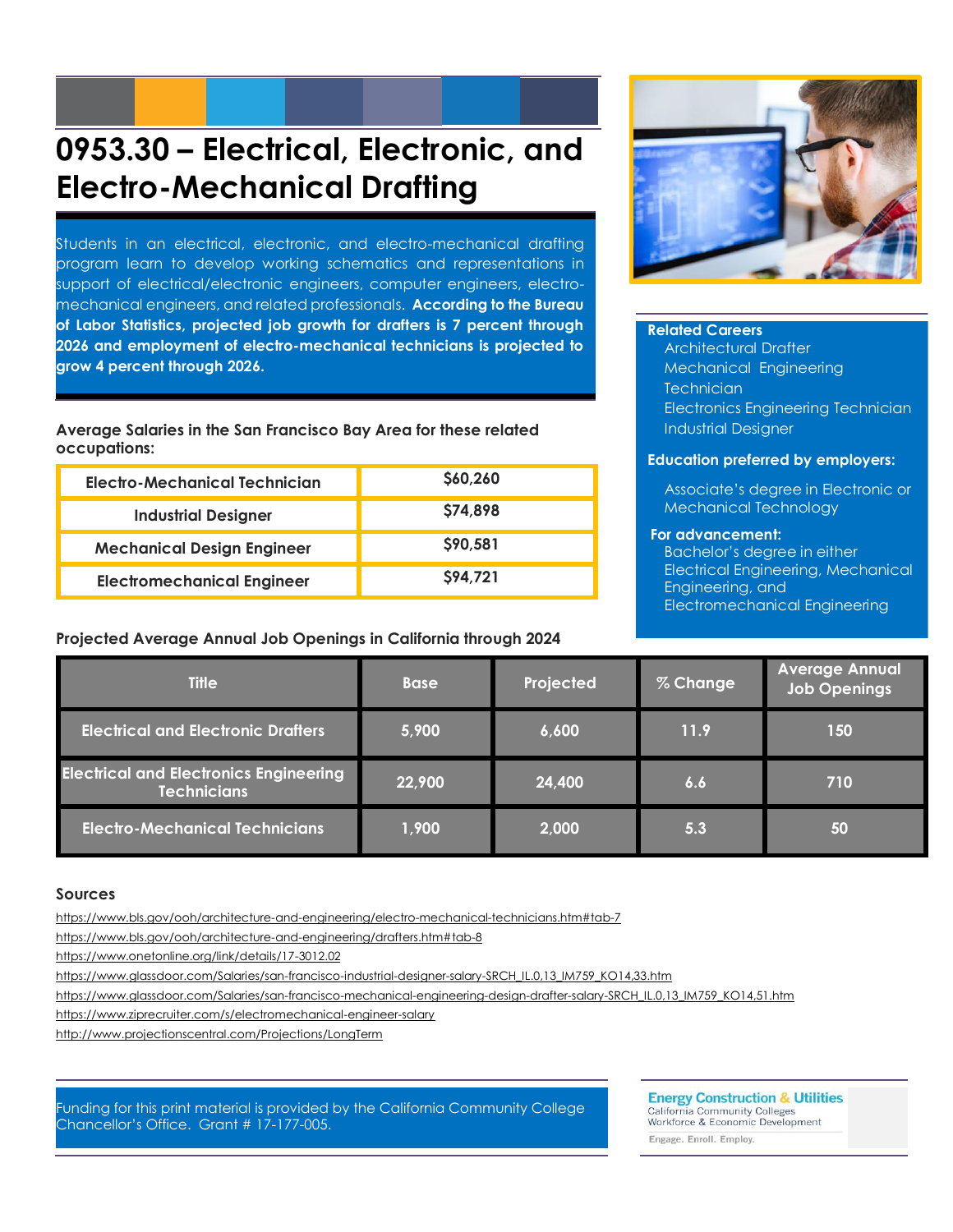# **0953.40 – Mechanical Drafting**

Students in a mechanical drafting program develop work drawings and electronic simulations in support of mechanical and industrial engineers and related professionals. **According to the Bureau of Labor Statistics, projected job growth for mechanical drafters Is at 7 percent through 2026.**

**Average Salaries in the San Francisco Bay Area for these related occupations:**

| Architectural CAD Drafter  | \$54,860 |
|----------------------------|----------|
| <b>Mechanical Drafter</b>  | \$64,632 |
| <b>Landscape Architect</b> | \$67,018 |
| <b>CAD Designer</b>        | \$70,775 |
| <b>Industrial Designer</b> | \$74,898 |

**Projected Average Annual Job Openings in California through 2024**

| <b>Title</b>                                                  | <b>Base</b> | Projected | $\%$<br>Change | Average<br><b>Annual Job</b><br><b>Openings</b> |
|---------------------------------------------------------------|-------------|-----------|----------------|-------------------------------------------------|
| <b>Architectural and Civil</b><br><b>Drafters</b>             | 13,900      | 14,100    | 1.4            | 180                                             |
| <b>Commercial and</b><br><b>Industrial Designers</b>          | 5,300       | 5,600     | 5.7            | 160                                             |
| <b>Mechanical</b><br><b>Engineering</b><br><b>Technicians</b> | 4,500       | 4,700     | 4.4            | 140                                             |

#### **Sources**

https://www.bls.gov/oes/current/oes173013.htm

https://www.onetonline.org/link/summary/17-3013.00

<https://www.raise.me/careers/architecture-and-engineering/drafters/mechanical-drafters>

https://www.indeed.com/q-CAD-Designer-l-San-Francisco-County,-CA-jobs.html

https://www.comparably.com/salaries/salaries-for-project-manager-mechanical-drafter-in-san-francisco-ca

https://www.glassdoor.com/Salaries/san-francisco-industrial-designer-salary-SRCH\_IL.0,13\_IM759\_KO14,33.htm

<http://www.projectionscentral.com/Projections/LongTerm>

#### Funding for this print material is provided by the California Community College Chancellor's Office. Grant # 17-177-005.

**Energy Construction & Utilities** 

California Community Colleges<br>Workforce & Economic Development

Engage. Enroll. Employ.



#### **Related Careers**

CAD Designer Architectural Drafter Mechanical Engineering **Technician** Landscape Architect

#### **Education preferred by employers:**

On- the-job training or apprenticeship program

Associate's degree in Mechanical Drafting CAD/CADD or CAD/CADD Drafting and Design Technology or drafting programs at technical schools

Certifications obtained through the American Design Drafting Association.

#### **For advancement:**

Bachelor's degree in Architecture or Engineering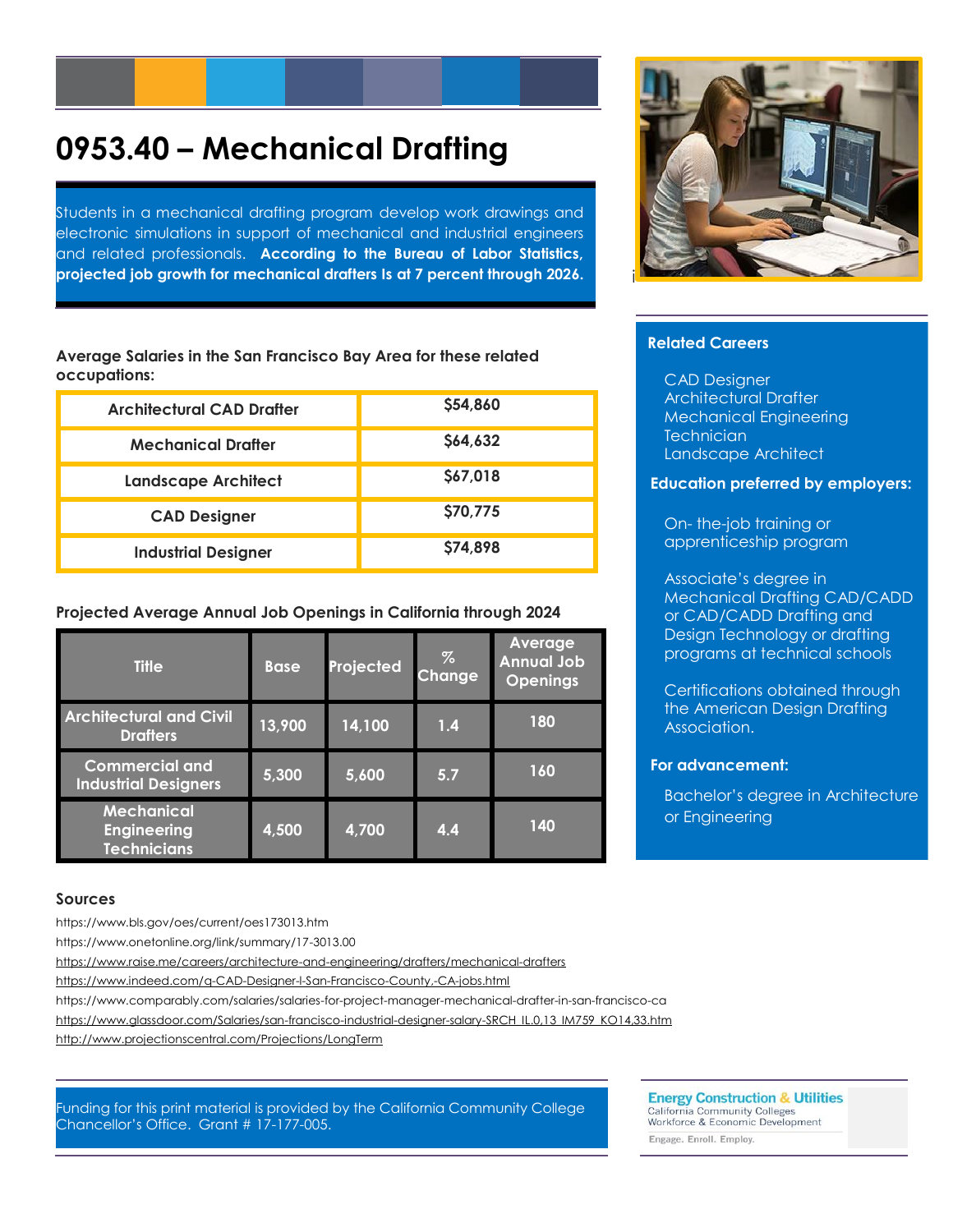### **0956.30 – Machining and Machine Tools**

Students in a machining and machine tools program learn fabrication, assembly and repair of parts and components or systems on machines, such as lathes, grinders, drill presses, milling machines, and shaping machines. This program also includes Computer Numerical Control and tool design. **According to the Bureau of Labor Statistics, employment of machinists and tool and die makers is projected to grow 6 percent through 2024 while job growth for CNC machine tool programmers for metals and plastics is expected at 19% through 2024.**

#### **Average Salaries in the San Francisco Bay Area for these related occupations:**

| <b>CNC Setup Machinist</b>                                  | \$56,185 |
|-------------------------------------------------------------|----------|
| <b>Industrial Machinery Mechanic</b>                        | \$57,880 |
| <b>Computer Numerically Controlled</b><br>(CNC) Programmers | S66,631  |
| <b>Tool and Die Makers</b>                                  | \$70,110 |
| <b>Manufacturing Engineer</b>                               | \$89,631 |

#### **Projected Average Annual Job Openings in California through 2024**

| <b>Title</b>                                    | <b>Base</b> | Projected | $\%$<br>Change | Average<br><b>Annual Job</b><br><b>Openings</b> |
|-------------------------------------------------|-------------|-----------|----------------|-------------------------------------------------|
| <b>CNC Machine Tool</b><br><b>Programmers</b>   | 2,500       | 3,300     | 32.0           | 150                                             |
| <b>Machinists</b>                               | 33,800      | 40,200    | 18.9           | 1,620                                           |
| <b>Industrial Machinery</b><br><b>Mechanics</b> | 24,400      | 30,600    | 25.4           | 1,250                                           |



#### **Related Careers**

Sheet Metal Worker Industrial Machinery Mechanic Tool and Die Maker CNC Programmers & Operator Engineering Technician Manufacturing Engineer

#### **Education preferred by employers:**

High school diploma or equivalent

Long-term on-the-job training or four-year union apprenticeship program

Associate's degree in Machine Tool Technology and continued training after earning Associate's degree

Pass exam to obtain the Fabricators & Manufacturer's Association's Precision Sheet Metal Operator certification

#### **For advancement:**

Bachelor's degree in Industrial, Manufacturing, Mechanical, or Electrical Engineering

#### **Sources**

[https://study.com/articles/CNC\\_Programmer\\_Career\\_Information\\_for\\_Becoming\\_a\\_CNC\\_Programmer.html](https://study.com/articles/CNC_Programmer_Career_Information_for_Becoming_a_CNC_Programmer.html)

<https://bigfuture.collegeboard.org/careers/production-machinists>

[https://www.glassdoor.com/Salaries/san-francisco-cnc-setup-machinist-salary-SRCH\\_IL.0,13\\_IM759\\_KO14,33.htm](https://www.glassdoor.com/Salaries/san-francisco-cnc-setup-machinist-salary-SRCH_IL.0,13_IM759_KO14,33.htm) [https://www.glassdoor.com/Salaries/san-francisco-cnc-programmer-salary-SRCH\\_IL.0,13\\_IM759\\_KO14,28.htm](https://www.glassdoor.com/Salaries/san-francisco-cnc-programmer-salary-SRCH_IL.0,13_IM759_KO14,28.htm)

<https://www.bls.gov/oes/current/oes499041.htm>

<https://www.bls.gov/oes/current/oes514111.htm>

https://www.glassdoor.com/Salaries/san-francisco-manufacturing-engineer-salary-SRCH\_IL.0,13\_IM759\_KO14,36.htm <http://www.projectionscentral.com/Projections/LongTerm>

#### Funding for this print material is provided by the California Community College Chancellor's Office. Grant # 17-177-005.

### **Energy Construction & Utilities**

California Community Colleges<br>Workforce & Economic Development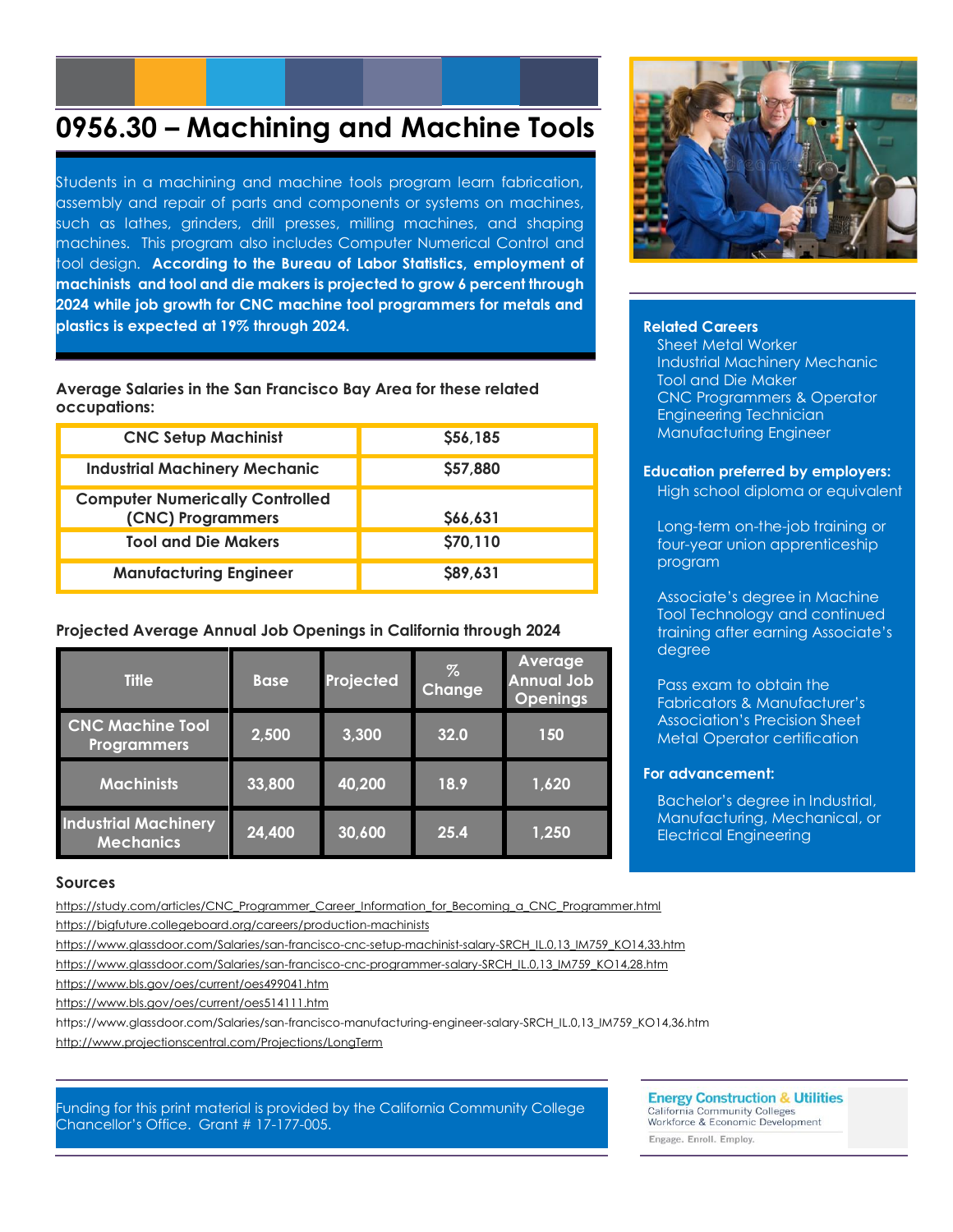### **0956.00 – Manufacturing and Industrial Technology**

Students in a manufacturing and industrial technology program learn engineering principles and technical skills for the manufacture of products and related industrial processes, including shaping and forming operations, materials handling, instrumentation, controls, and quality control. The program also includes Computer-Aided Manufacturing and robotics, optimization theory, industrial and manufacturing planning, and related management skills. **According to the Bureau of Labor Statistics, projected job growth for industrial engineering technicians is a mere 1 percent through 2026 while job growth for industrial engineers is 10 percent through 2026.**

**Average Salaries in the San Francisco Bay Area for these related occupations:**

| <b>Cost Estimators</b>                   | \$65,272  |
|------------------------------------------|-----------|
| <b>Industrial Designer</b>               | \$74,898  |
| <b>Industrial Engineering Technician</b> | \$81,556  |
| <b>Manufacturing Engineer</b>            | \$89,631  |
| <b>Industrial Production Managers</b>    | \$112,927 |

#### **Projected Average Annual Job Openings in California through 2024**



#### **Related Careers**

Robotics Technician Sales Representative Technical Writer Industrial-Organizational Psychologist

#### **Education preferred by employers:**

Associate's degree in Manufacturing and Industrial **Technology** 

#### **For Advancement**:

Bachelor's degree in Business Administration, Industrial Engineering, Industrial Psychology, Operations Research or Industrial Arts

| <b>Title</b>                              | <b>Base</b> | Projected | % Change | <b>Average Annual</b><br><b>Job Openings</b> |
|-------------------------------------------|-------------|-----------|----------|----------------------------------------------|
| <b>Industrial Engineering Technicians</b> | 4,100       | 4,400     | 7.3      | 130                                          |
| <b>Industrial Production Managers</b>     | 19,600      | 20,400    | 4.1      | 640                                          |

#### **Sources**

[https://www.collegexpress.com/interests/science-and-engineering/articles/careers-science-engineering/career-spotlight-manufacturing-and](https://www.collegexpress.com/interests/science-and-engineering/articles/careers-science-engineering/career-spotlight-manufacturing-and-industrial-technology/)[industrial-technology/](https://www.collegexpress.com/interests/science-and-engineering/articles/careers-science-engineering/career-spotlight-manufacturing-and-industrial-technology/)

<https://www.bls.gov/ooh/architecture-and-engineering/industrial-engineers.htm>

[https://www.glassdoor.com/Salaries/san-francisco-cost-estimator-salary-SRCH\\_IL.0,13\\_IM759\\_KO14,28.htm](https://www.glassdoor.com/Salaries/san-francisco-cost-estimator-salary-SRCH_IL.0,13_IM759_KO14,28.htm)

https://www.alassdoor.com/Salaries/san-francisco-industrial-designer-salary-SRCH\_IL.0,13\_IM759\_KO14,33.htm

[https://www.glassdoor.com/Salaries/san-francisco-industrial-engineering-technician-salary-SRCH\\_IL.0,13\\_IM759\\_KO14,47.htm](https://www.glassdoor.com/Salaries/san-francisco-industrial-engineering-technician-salary-SRCH_IL.0,13_IM759_KO14,47.htm)

[https://www.glassdoor.com/Salaries/san-francisco-manufacturer-engineer-salary-SRCH\\_IL.0,13\\_IM759\\_KO14,35.htm](https://www.glassdoor.com/Salaries/san-francisco-manufacturer-engineer-salary-SRCH_IL.0,13_IM759_KO14,35.htm)

https://www.comparably.com/salaries/salaries-for-industrial-production-managers-in-san-francisco-ca

<http://www.projectionscentral.com/Projections/LongTerm>

Funding for this print material is provided by the California Community College Chancellor's Office. Grant # 17-177-005.

**Energy Construction & Utilities** California Community Colleges<br>Workforce & Economic Development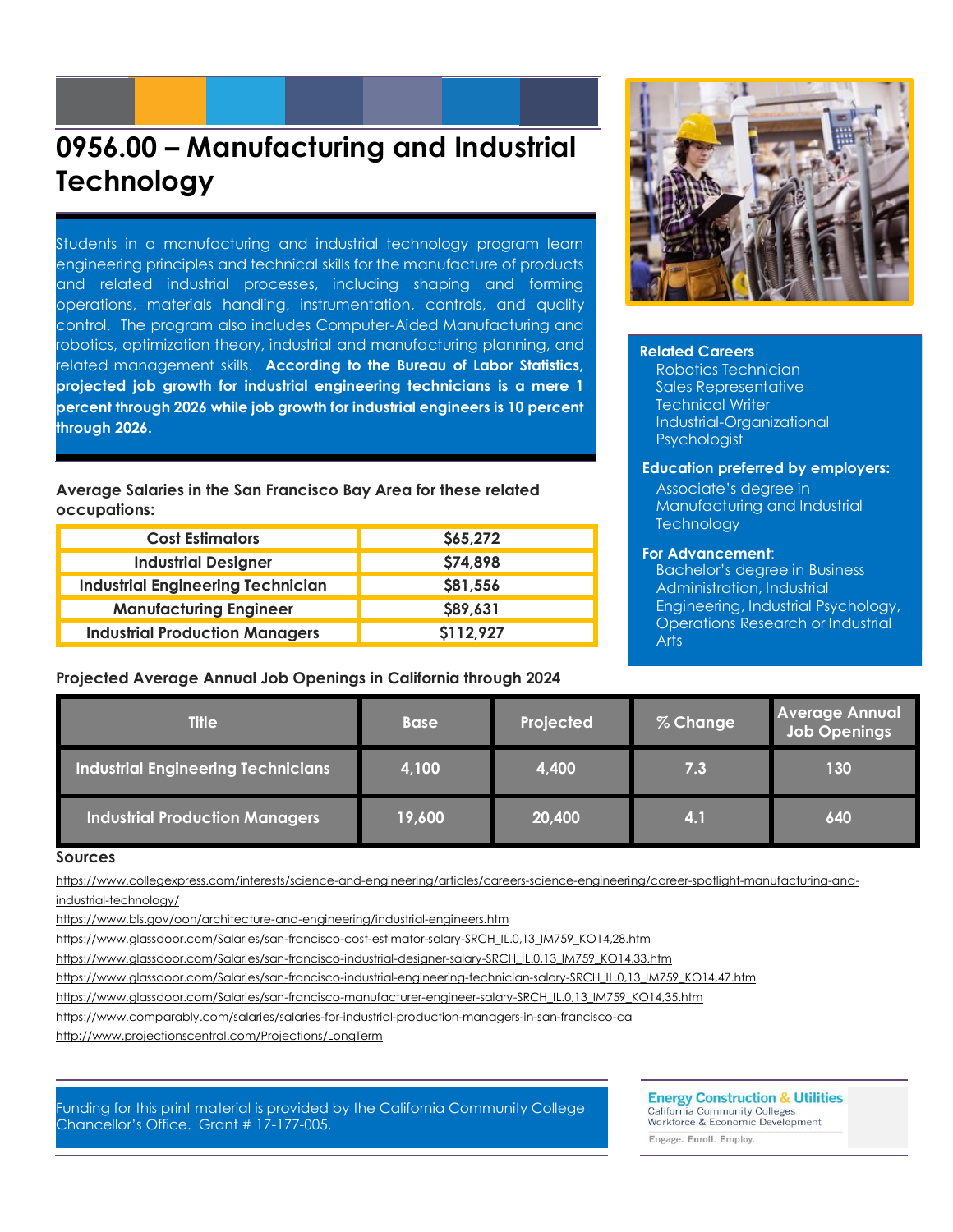# **0956.40 – Sheet Metal and Structural Metal**

Students in a sheet metal and structural metal program learn theories, principles, methods, technical skills, and equipment used in sheet metal and ironworking occupations. **According to the Bureau of Labor Statistics, projected job growth for sheet metal workers is 9 percent through 2026 and for ironworkers the job growth is 13 percent.**

**Average Salaries in the San Francisco Bay Area for these related occupations:**

| <b>Structural Ironworker</b>      | \$52,675 |
|-----------------------------------|----------|
| <b>Sheet Metal Duct Installer</b> | \$53,635 |
| <b>HVAC Mechanic</b>              | \$54,287 |
| <b>Sheet Metal Fabricator</b>     | \$60,000 |
| <b>HVAC Service Technician</b>    | \$69,500 |

**Projected Average Annual Job Openings in California through 2024**



#### **Related Careers**

HVACR Technician Welder Pipe Fitter and Steamfitter **Carpenter** Construction Manager

#### **Education preferred by employers:**

High school diploma or equivalent

Associate's degree in Sheet Metal and Structural Metal or programs at technical schools

| <b>Title</b>                                      | <b>Base</b> | Projected | % Change | <b>Average Annual</b><br><b>Job Openings</b> |
|---------------------------------------------------|-------------|-----------|----------|----------------------------------------------|
| <b>Sheet Metal Workers</b>                        | 13,000      | 16,000    | 23.1     | 590                                          |
| <b>Structural Iron and Steel Workers</b>          | 5,800       | 7,400     | 27.6     | 250                                          |
| <b>Structural Metal Fabricators &amp; Fitters</b> | 6,700       | 7,600     | 13.4     | 210                                          |

#### **Sources**

https://www.bls.gov/ooh/construction-and-extraction/structural-iron-and-steel-workers.htm

<https://www1.salary.com/CA/Structural-Ironworker-Salary.html>

<https://www.comparably.com/salaries/salaries-for-sheet-metal-duct-installer-in-fremont-ca>

https://www1.salary.com/CA/San-Francisco/HVAC-Mechanic-I-salary.html

https://www.careerbuilder.com/salary-sheet-metal-fabricator-in-san-francisco,ca

https://www.careerbuilder.com/salary-hvac-service-technician-in-san--francisco,ca?education=master

<http://www.projectionscentral.com/Projections/LongTerm>

Funding for this print material is provided by the California Community College Chancellor's Office. Grant # 17-177-005.

**Energy Construction & Utilities** 

California Community Colleges<br>Workforce & Economic Development Engage. Enroll. Employ.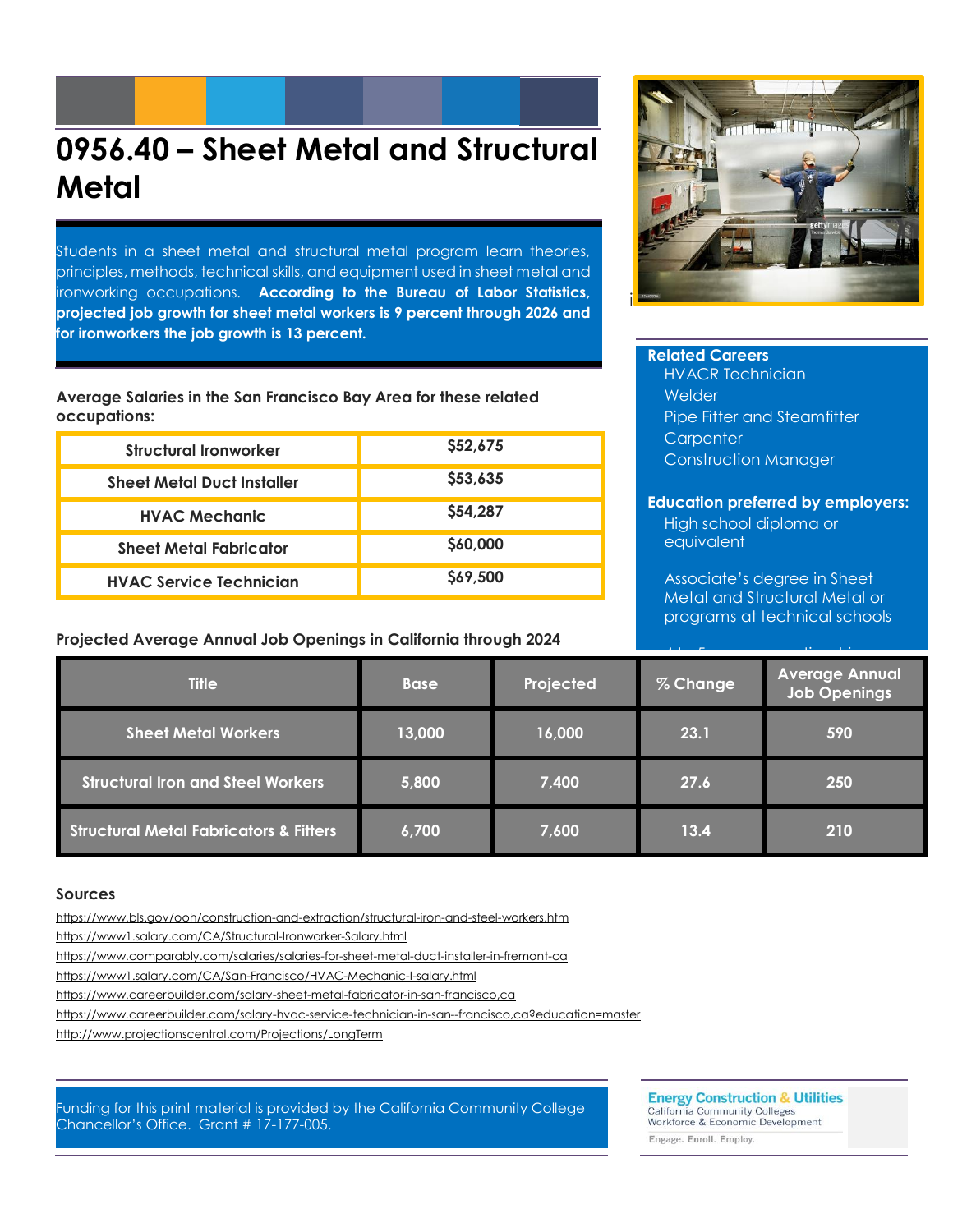# **0956.50 – Welding Technology**

Students in a welding program learn welding techniques, processes, and equipment applied in accordance with diagrams, blueprints, or other specifications. The welding techniques learned include oxyacetylene welding, brazing, cutting, and soldering. Instruction is also given on sheet metal layout and construction. **According to the Bureau of Labor Statistics, projected job growth for welders, cutters, solderers, and brazers Is projected at 6 percent through 2026.**

**Average Salaries in the San Francisco Bay Area for these related occupations:**

| <b>Machinist</b>                     | \$56,185 |
|--------------------------------------|----------|
| <b>Industrial Machinery Mechanic</b> | \$57,880 |
| Welder                               | \$61,554 |
| Millwright                           | \$64,712 |
| Solderer and Brazer                  | \$67,262 |

**Projected Average Annual Job Openings in California through 2024**



#### **Related Careers**

Assembler and Fabricator Pipe Fitter and Steamfitter Sheet Metal Worker Jeweler and Precious Stone and Metal Worker

#### **Education preferred by employers:**

High school diploma or equivalent

Extensive on- the-job training

Associate degree in Welding Technology or welding programs at technical schools

| <b>Title</b>                                              | <b>Base</b> | Projected | % Change | <b>Average Annual</b><br><b>Job Openings</b> |
|-----------------------------------------------------------|-------------|-----------|----------|----------------------------------------------|
| <b>Welders, Cutters, Solderers, and</b><br><b>Brazers</b> | 28,400      | 31,400    | 10.6     | 1,110                                        |
| <b>Assemblers and Fabricators</b>                         | 21,500      | 24,100    | 12.1     | 720                                          |
| <b>Machinist</b>                                          | 33,800      | 40,200    | 18.9     | 1,620                                        |

#### **Sources**

<https://www.bls.gov/ooh/production/welders-cutters-solderers-and-brazers.htm>

<https://www.bls.gov/oes/current/oes499041.htm>

<https://www.paysa.com/salaries/welder--san-francisco,-ca--tl>

[https://www.glassdoor.com/Salaries/san-francisco-tool-die-maker-salary-SRCH\\_IL.0,13\\_IM759\\_KO14,28.htm](https://www.glassdoor.com/Salaries/san-francisco-tool-die-maker-salary-SRCH_IL.0,13_IM759_KO14,28.htm)

[https://www.glassdoor.com/Salaries/san-francisco-millwright-salary-SRCH\\_IL.0,13\\_IM759\\_KO14,24.htm](https://www.glassdoor.com/Salaries/san-francisco-millwright-salary-SRCH_IL.0,13_IM759_KO14,24.htm)

http://www.labormarketinfo.edd.ca.gov/OccGuides/Detail.aspx?Soccode=514121&geography=0604000081

<http://www.projectionscentral.com/Projections/LongTerm>

Funding for this print material is provided by the California Community College Chancellor's Office. Grant # 17-177-005.

**Energy Construction & Utilities** 

California Community Colleges<br>Workforce & Economic Development Engage. Enroll. Employ.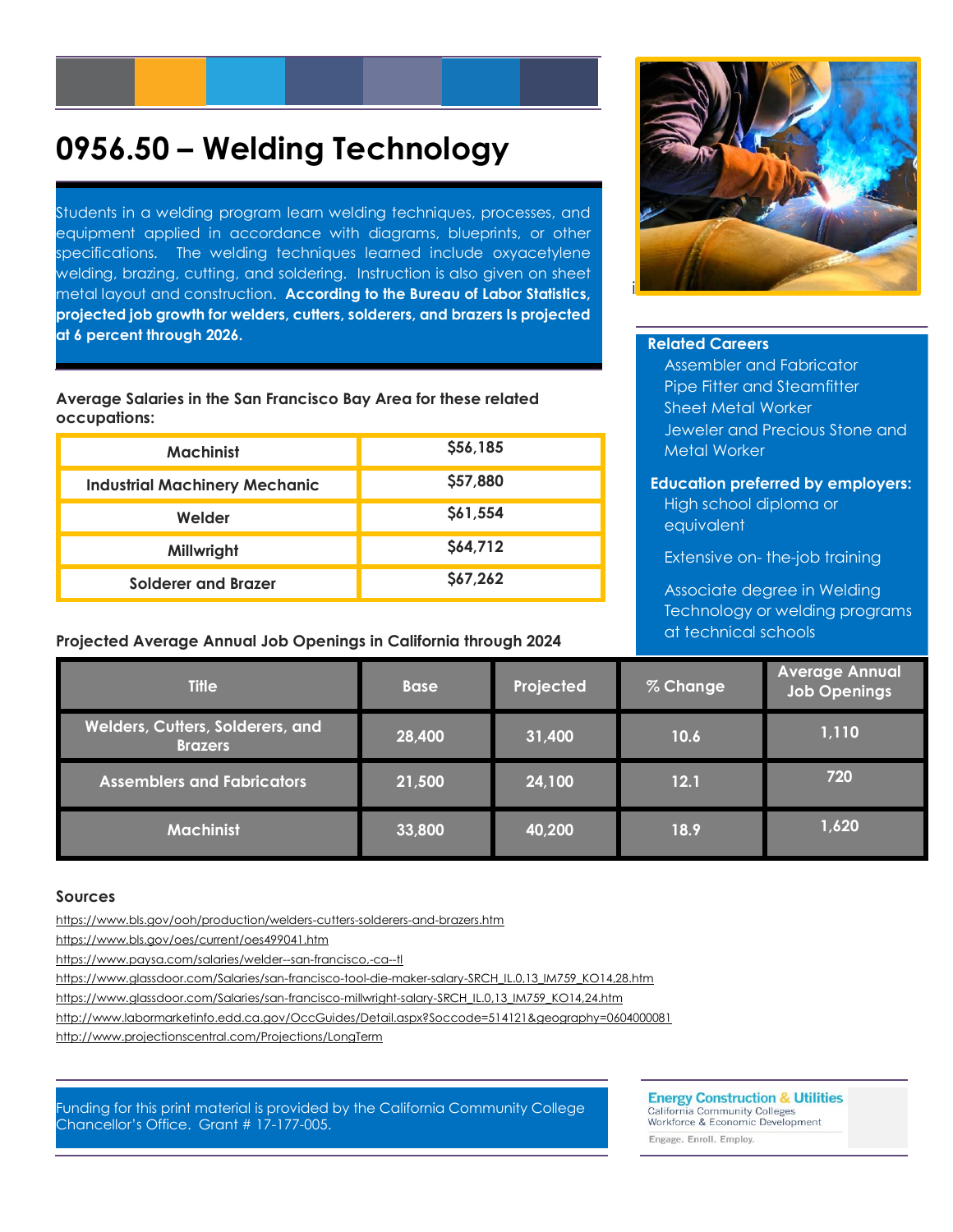# **0956.70 – Industrial and Occupational Safety and Health**

Students in an industrial and occupational safety and health program learn safety engineering principles and practices as well as related federal, state, and local regulations concerned with workplace safety**. According to the Bureau of Labor Statistics, employment of occupational health and safety technicians and specialists is projected to grow 8 percent through 2026.**

**Average Salaries in the San Francisco Bay Area for these related occupations:**

| <b>Occupational Health and Safety</b><br><b>Technician</b>   | \$53,926  |
|--------------------------------------------------------------|-----------|
| <b>Occupational Health and Safety</b><br><b>Specialist</b>   | \$83,360  |
| <b>Environmental, Safety and Health</b><br><b>Specialist</b> | S86,311   |
| <b>Industrial Hygienist</b>                                  | \$101,912 |
| <b>Health and Safety Manager</b>                             | \$129,869 |

#### **Projected Average Annual Job Openings in California through 2024**



#### **Related Careers**

Environmental Scientists & Specialists Environmental Science & Protection **Technicians** Health and Safety Engineers

#### **Education preferred by employers:**

Associate's degree in Industrial and Occupational Safety and Health

On-the-job training

#### **For Advancement:**

Bachelor's degree in Industrial and Occupational Safety and Health or Environmental Science

Pass exams administered by Occupational Safety and Health Administration to obtain various Certifications from Board of Certified Safety Professionals

| <b>Title</b>                                                                | <b>Base</b> | Projected | % Change | <b>Average Annual</b><br><b>Job Openings</b> |
|-----------------------------------------------------------------------------|-------------|-----------|----------|----------------------------------------------|
| <b>Occupational Health and Safety</b><br><b>Technicians</b>                 | 1,100       | 1,300     | 18.2     | 50                                           |
| <b>Occupational Health and Safety</b><br><b>Specialists</b>                 | 5,900       | 6,700     | 13.6     | 200                                          |
| <b>Environmental Scientists and</b><br><b>Specialists, Including Health</b> | 15,800      | 19,800    | 25.3     | 880                                          |

#### **Sources**

https://www.bls.gov/ooh/healthcare/occupational-health-and-safety-specialists-and-technicians.htm

[https://www.payscale.com/research/US/Job=Occupational\\_Health\\_or\\_Safety\\_Specialist\\_Technician/Salary](https://www.payscale.com/research/US/Job=Occupational_Health_or_Safety_Specialist_Technician/Salary)

https://www.glassdoor.com/Salaries/san-francisco-environmental-health-and-safety-specialist-salary-SRCH\_IL.0,13\_IM759\_KO14,56.htm

<https://www1.salary.com/CA/San-Francisco/Industrial-Hygienist-Salary.html>

https://www1.salary.com/CA/San-Francisco/Health-and-Safety-Manager-Salary.html

<http://www.projectionscentral.com/Projections/LongTerm>

Funding for this print material is provided by the California Community College Chancellor's Office. Grant # 17-177-005.

**Energy Construction & Utilities** California Community Colleges<br>Workforce & Economic Development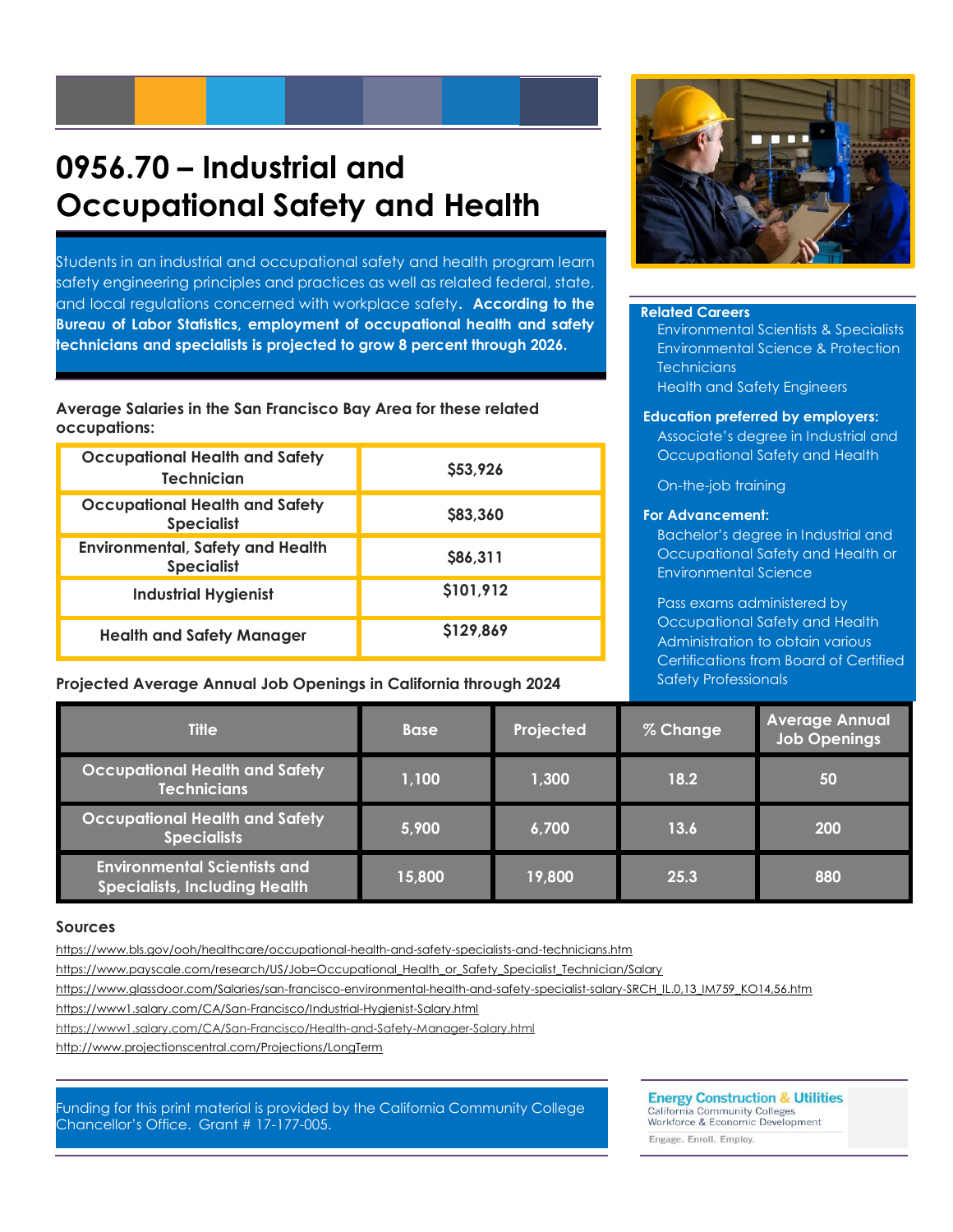# **0957.00 – Civil and Construction Management Technology**

Students in a civil and construction management technology program learn procedures and techniques related to civil and construction management, including estimating and bidding, scheduling and control, inspection, building systems, construction practices, quality control, labor and safety practices**.** Students also learn about public works management. **According to the Bureau of Labor Statistics, employment of construction managers is projected to grow 11 percent through 2026.**

**Average Salaries in the San Francisco Bay Area for these related occupations:**

| <b>Construction Inspector</b>     | \$67,760 |
|-----------------------------------|----------|
| <b>Civil Engineer</b>             | \$81,007 |
| <b>Project Manager, Architect</b> | \$82,968 |
| <b>Electrician</b>                | \$87,224 |
| <b>Construction Manager</b>       | \$94,657 |

#### **Projected Average Annual Job Openings in California through 2024**



#### **Related Careers**

**Architects** Civil Engineers Cost Estimators Landscape Architects

#### **Education preferred by employers:**

Associate degree in Civil and Construction Management **Technology** 

#### **For advancement:**

Bachelor's degree in Architecture, Building Science, Construction Management, or Civil Engineering

On-the-job construction experience and learning management techniques

| <b>Title</b>                                | <b>Base</b> | Projected | % Change | <b>Average Annual</b><br><b>Job Openings</b> |
|---------------------------------------------|-------------|-----------|----------|----------------------------------------------|
| <b>Civil Engineers</b>                      | 41,000      | 46,000    | 12.2     | 1,710                                        |
| <b>Construction and Building Inspectors</b> | 10,700      | 12,000    | 12.1     | 440                                          |
| <b>Construction Managers</b>                | 46,900      | 55,900    | 19.2     | 1,550                                        |

#### **Sources**

<https://www.bls.gov/ooh/management/construction-managers.htm#tab-8>

https://www.recruiter.com/salaries/construction-and-building-inspectors-salary/?id=construction-and-building-inspectors&statewages=California

https://www.glassdoor.com/Salaries/san-francisco-civil-engineer-salary-SRCH\_IL.0,13\_IM759\_KO14,28.htm

[https://www.payscale.com/research/US/Job=Project\\_Manager%2C\\_Architecture/Salary/89b3c7f1/San-Francisco-CA](https://www.payscale.com/research/US/Job=Project_Manager%2C_Architecture/Salary/89b3c7f1/San-Francisco-CA)

[https://www.glassdoor.com/Salaries/san-francisco-electronics-technician-salary-SRCH\\_IL.0,13\\_IM759\\_KO14,36.htm](https://www.glassdoor.com/Salaries/san-francisco-electronics-technician-salary-SRCH_IL.0,13_IM759_KO14,36.htm)

https://www.glassdoor.com/Salaries/san-francisco-construction-manager-salary-SRCH\_IL.0,13\_IM759\_KO14,34.htm

<http://www.projectionscentral.com/Projections/LongTerm>

Funding for this print material is provided by the California Community College Chancellor's Office. Grant # 17-177-005.

**Energy Construction & Utilities** California Community Colleges<br>Workforce & Economic Development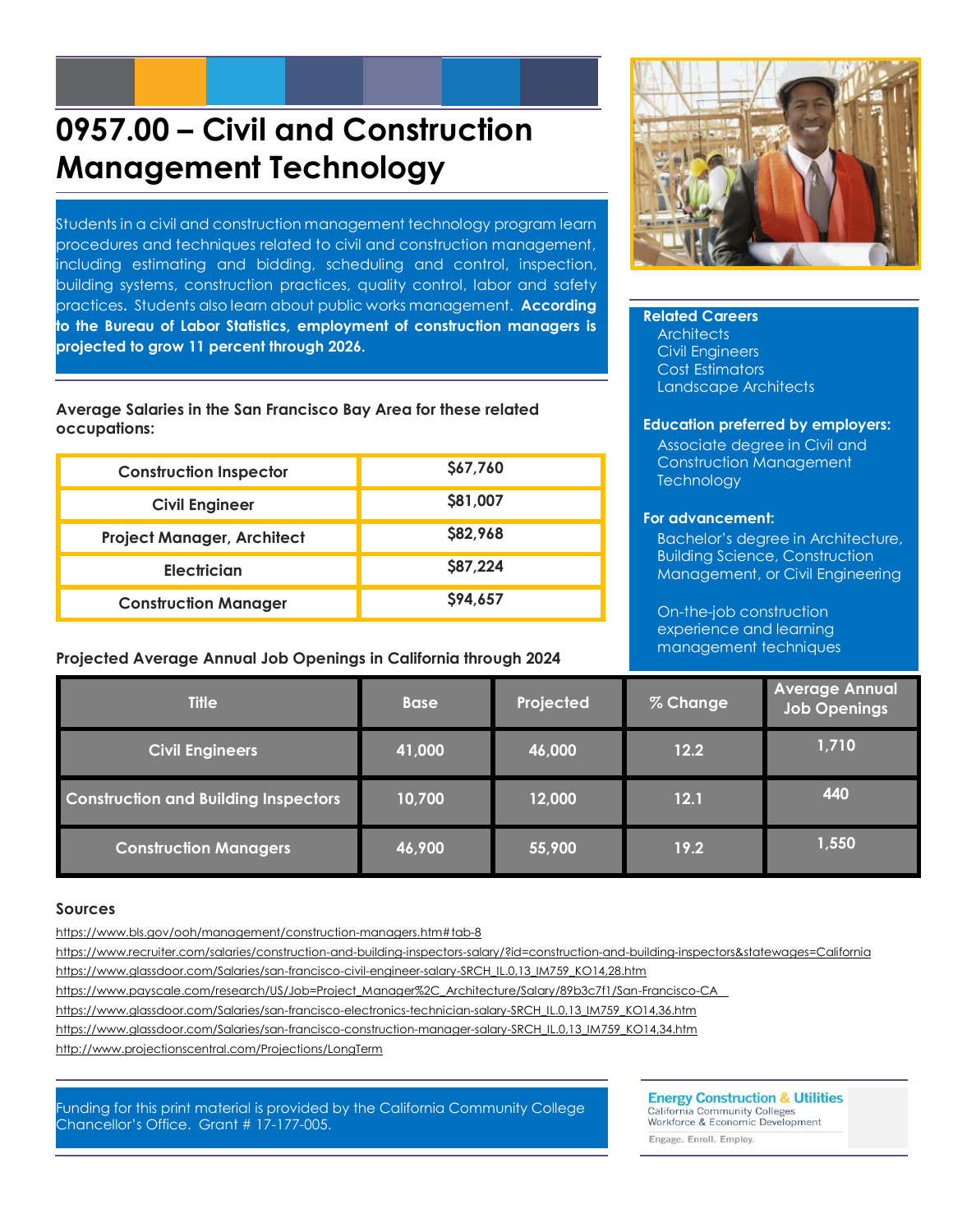# **0958.00 – Water and Wastewater Technology**

Students in a water and wastewater technology program learn principles, technical skills, and equipment used to process, purify, store and distribute potable water and dispose of waste water. Students also learn design, construction, operation, and maintenance of equipment for water or waste water treatment systems. **In California, jobs for Water and Liquid Water Treatment Plant Workers are expected to increase by 8.1 percent through 2024.**

**Average Salaries in the San Francisco Bay Area for these related occupations:**

| Waste Water Treatment Technician                                      | \$50,234        |
|-----------------------------------------------------------------------|-----------------|
| <b>Chemist</b>                                                        | \$61,328        |
| Water and Wastewater treatment<br><b>Plant &amp; Systems Operator</b> | <b>\$82,780</b> |
| <b>Chemical Engineer</b>                                              | \$87,984        |

#### **Projected Average Annual Job Openings in California through 2024**

| <b>Title</b>                                                                          | <b>Base</b> | Projected | Z<br><b>Change</b> | <b>Average</b><br><b>Annual Job</b><br><b>Openings</b> |
|---------------------------------------------------------------------------------------|-------------|-----------|--------------------|--------------------------------------------------------|
| <b>Water and Wastewater</b><br><b>Treatment Plant and</b><br><b>Systems Operators</b> | 11,100      | 12,000    | 8.1                | 370                                                    |
| <b>Chemists</b>                                                                       | 12,400      | 14,200    | 14.5               | 460                                                    |
| <b>Environmental</b><br><b>Scientists and</b><br><b>Specialists</b>                   | 15,800      | 19,800    | 25.3               | 880                                                    |

#### **Sources**

[https://bigfuture.collegeboard.org/careers/environment-water-wastewater-treatment-](https://bigfuture.collegeboard.org/careers/environment-water-wastewater-treatment-plant-operators)

#### [plant-operators](https://bigfuture.collegeboard.org/careers/environment-water-wastewater-treatment-plant-operators)

http://www.labormarketinfo.edd.ca.gov/OccGuides/Detail.aspx?Soccode=518031&geography=0604000037

https://www1.salary.com/CA/Waste-Water-Treatment-Technician-I-salary.html

<https://www.bls.gov/oes/current/oes472073.htm>

https://www.bls.gov/oes/current/oes518031.htm

https://www.glassdoor.com/Salaries/san-francisco-chemical-engineer-salary-SRCH\_IL.0,13\_IM759\_KO14,31.htm

#### **Related Careers**

Engineering Technicians Environmental Scientists Chemical Engineers Industrial Production Managers

#### **Education preferred by employers:**

Certificate or Associate degree in Environmental Science or Water and Wastewater **Technology** 

Long-term on-the-job training

Pass the Operator in Training Wastewater Treatment Plant Certification exam administered by the California State Water Board

#### **For advancement:**

Pass exams administered by the California State Water Board for intermediate and high level water treatment plant certifications

Bachelor's degree in Chemistry, Civil Engineering, Environmental Engineering, or Hydrology

Funding for this print material is provided by the California Community College Chancellor's Office. Grant # 17-177-005.

**Energy Construction & Utilities** California Community Colleges<br>Workforce & Economic Development Engage. Enroll. Employ.